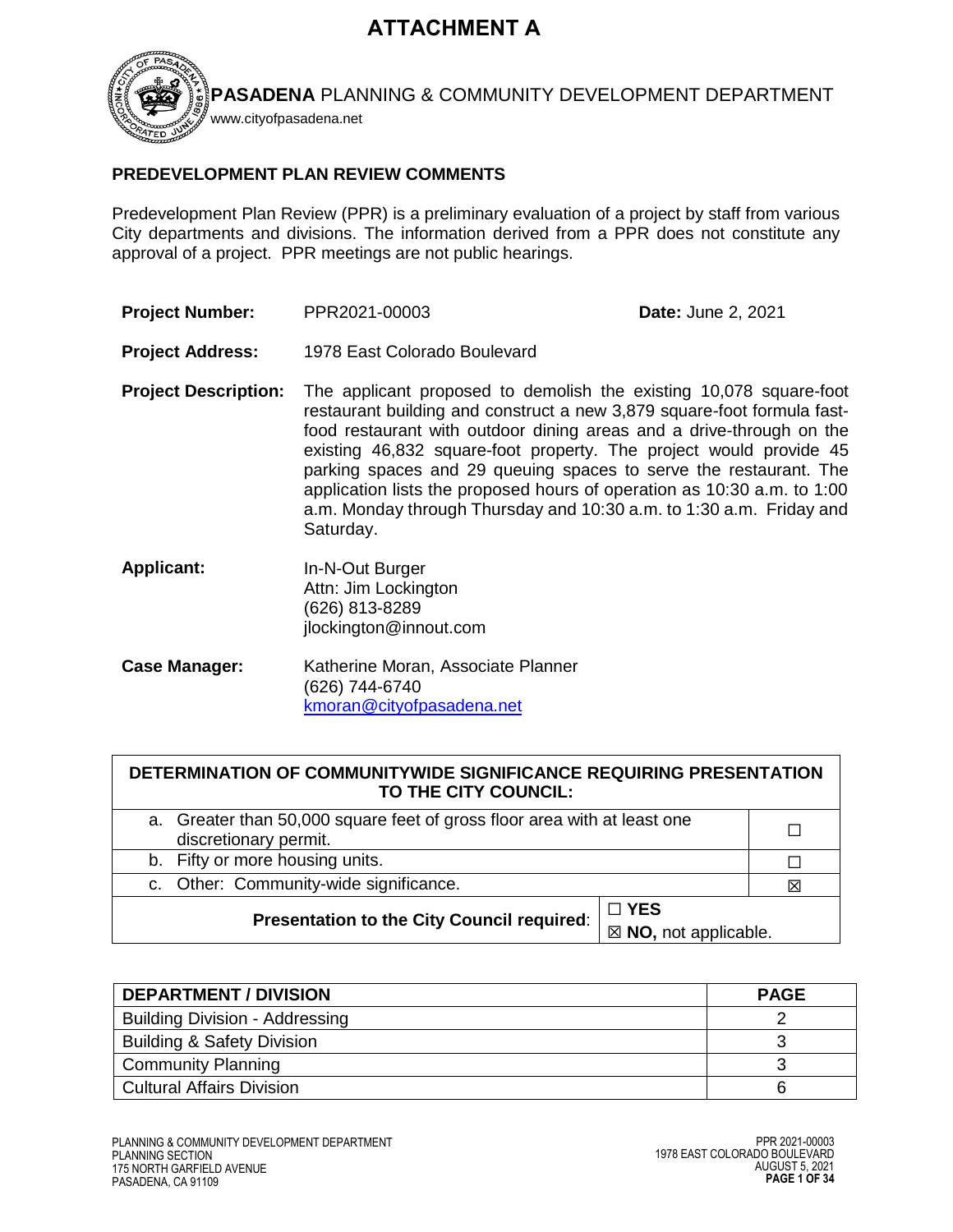

www.cityofpasadena.net

| <b>Current Planning</b>                   |    |
|-------------------------------------------|----|
| Design & Historic Preservation            | 19 |
| <b>Economic Development</b>               | 20 |
| Fire                                      | 20 |
| <b>First Source Local Hiring</b>          | 21 |
| Health                                    | 21 |
| Housing                                   | 22 |
| <b>Public Works</b>                       | 22 |
| Transportation                            | 27 |
| Water & Power, Power Division             | 29 |
| Water & Power, Water Services Engineering | 31 |

## <span id="page-1-0"></span>**BUILDING DIVISION – ADDRESSING:** Contact: Angie Jackson

Phone: (626) 744-6903 Email: [ajackson@cityofpasadena.net](mailto:ajackson@cityofpasadena.net)

**General Comments:** Address numbers are assigned based on the orientation of the main front door entrance into the building, based on the site map provided it is unclear if the main front door entry is from the parking lot on Colorado Boulevard or from Berkeley Avenue. Depending on which door entrance is considered the main front door entry that will determine if the address assigned will be on Colorado Boulevard or on Berkeley Avenue. If it is determined that the main front door entry is from the parking lot on Colorado Boulevard the available addresses for the proposed drive-through In-N-Out Restaurant are;1970, 1972 or 1974 E. Colorado Boulevard. If it is determined that the main front door entrance is from Berkeley Avenue the available addresses for the proposed drive-through In-N-Out Restaurant are; 19 or 21 S. Berkeley Avenue. The available addresses for the proposed automotive repair facility/storage center with parking on grade for Honda of Pasadena are 1932, 1934, 1936 & 1938 Corson Street.

The letter that authorizes you to use the address will be sent to you after the requirements listed below are met and after the building permit is issued. Copies of the letter will be sent to the relevant agencies within and outside of the City.

**Governing Codes:** Pasadena Municipal Code Chapter 12.20 Building Numbering.

**Estimated Fees:** The address fee will be calculated after receiving the following: An address application, an 8  $\frac{1}{2}$ " x 11" site plan and a floor plan for each above ground level. The site plan needs to show the main front door entrance into the building, the streets, indicate the N/S direction as well as the orientation of the building to the street. The floor plans need to show path of travel, elevators, stairwells and main front door entry into each unit before submittal into plan check.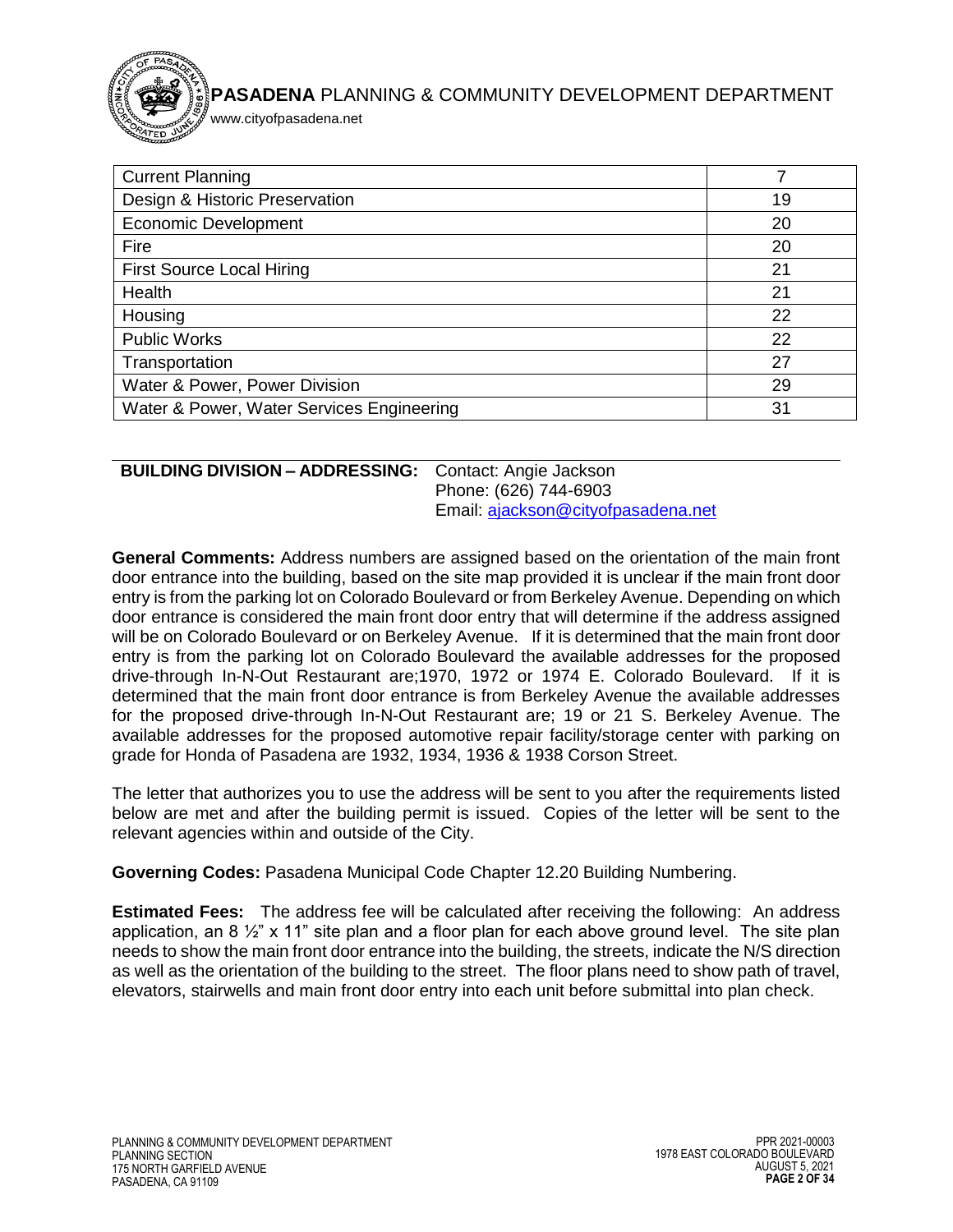

www.cityofpasadena.net

## <span id="page-2-0"></span>**BUILDING & SAFETY DIVISION:** Plan Reviewer: Arnold Barreda

Phone: (626) 744-6793 Email: [abarreda@cityofpasadena.net](mailto:abarreda@cityofpasadena.net)

**Governing Codes:** Current Edition of the California Building, Mechanical, Electrical, Plumbing, Energy, and Green Building Standards Codes. The governing edition is based on the date in which the project is submitted to the City for review. FYI – The current edition is the 2016 series effective January 1, 2017 until December 31, 2019.

**Soils Report:** Soils report is required for the project.

## **Property Land Survey.**

**Grading:** If greater than 50 cubic yard (excluding excavation for foundation), Grading/Drainage Plans shall be prepared by a registered engineer. Grading shall conform to the provisions of Chapter 14.05 of City's Municipal Code.

**Building Code Analysis:** Document on the plans the Allowable Height & Area, Occupancy Group(s), Type of Construction, and occupant load.

**Means of Egress (Exiting):** Provide Occupant Load Calculations for all areas, and provide an "Exit Plan". Identify exit separation and travel distance.

**California Disabled Access Requirements:** Project to be accessible to the disabled in accordance with Chapter 11B of the CBC. Stage and seating must be accessible.

## **LID will be required.**

**Permit(s):** Separate permits are required for grading (if applicable), fire sprinkler, mechanical, electrical, and plumbing.

<span id="page-2-1"></span>

| <b>COMMUNITY PLANNING SECTION:</b> | <b>Plan Reviewer: Steven Counts</b> |
|------------------------------------|-------------------------------------|
|                                    | Phone: (626) 744-7094               |
|                                    | Email: scounts@cityofpasadena.net   |

## **General Plan Consistency:**

According to the General Plan Land Use Diagram, the subject property (at 1978 E Colorado Blvd) is designated as Low Mixed Use (0.0-1.0 FAR, 0-32 du/ac), which is intended to support the development of properties and/or buildings with a mix of compatible uses, including work/live units or ground floor retail and restaurant uses with office and/or residential uses above. Mixed use buildings may be horizontally or vertically oriented. Sites shall be primarily commercial, but may be residential in areas specified by Specific Plans.

The project site consists of one parcel totaling 48,832 square feet (1.12 acre) in size, and is currently developed with a retail/restaurant use. This site is located at the intersection of E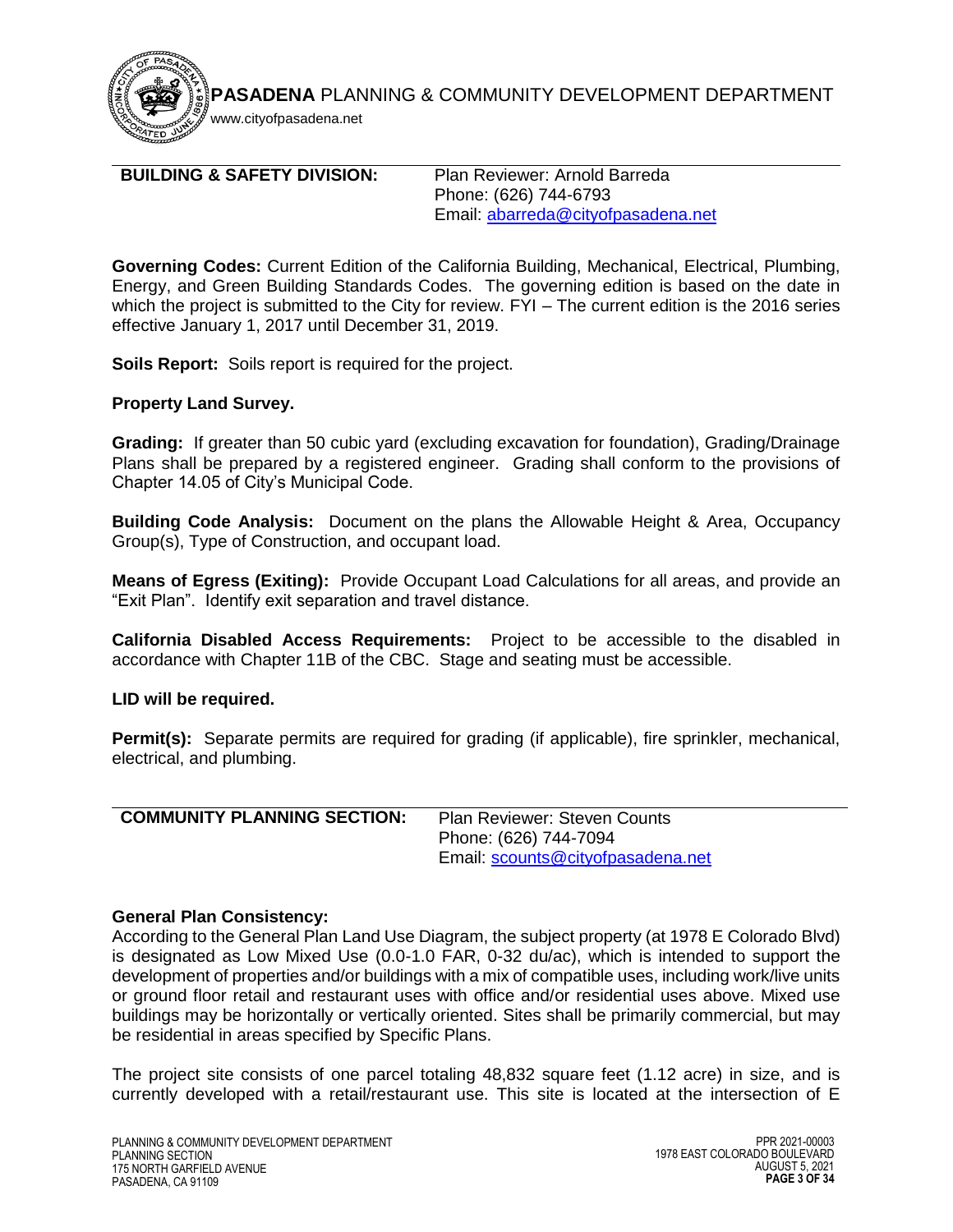

Colorado Blvd and N Berkeley Ave, and also has frontage on S Greenwood Ave. Surrounding lots along E Colorado Blvd are developed with retail buildings and an automotive sales dealership, while N Berkeley and S Greenwood Avenue contain two-story multi-family residential and onestory single family buildings, which are located to the rear of the property.

Based on the submitted application, the project proposes the development of a new drive through restaurant (In-N-Out Burger). The total proposed building footprint is 3,879 square feet with 45 parking spaces, 84 indoor seats, and 36 outdoor seats. Proposed hours of operation would be 10:30 AM to 1:00 AM Monday through Thursday and 10:30 AM to 1:30 AM on Fridays and Saturdays.

The project is located within the East Colorado Specific Plan Area and will be developed with 3,879 total non-residential square feet. As of April 2021, there is sufficient non-residential square footage to accommodate the proposed project. The existing restaurant structure, which will be demolished as part of the project, is larger than the proposed restaurant. Thus, the net effect on the development cap will be positive.

| <b>East Colorado Development Caps</b> |                          |                    |
|---------------------------------------|--------------------------|--------------------|
|                                       | <b>Residential Units</b> | Non-Residential SF |
| 2015 General Plan Adopted Cap         | 300                      | 300,000            |
| Remaining Cap Before Project          | 297                      | 297,166            |
| <b>Proposed Project- Demolition</b>   |                          | $+8,784$           |
| Proposed Project- New Construction    |                          | $-3.879$           |
| <b>Remaining Cap After Project</b>    | 297                      | 302,071            |

The Land Use Element of the General Plan provides the following policies that are relevant to the proposed project:

*Policy 2.3 Commercial Businesses. Designate sufficient land to enable a broad range of viable commercial uses in Pasadena's Central District, Transit and Neighborhood Villages, and commercial corridors. These uses will serve both local and regional needs, reducing the need for residents to travel to adjoining communities, capturing a greater share of local spending, and offering a diversity of employment opportunities.*

*Policy 2.4 Job Choices. Provide opportunities for the development of a broad range of land uses that offer job opportunities for Pasadena's residents, including professional and creative office, institutional and research and development (R&D) flex space.*

*Policy 4.7 Strengthen Major Corridors. . Encourage the economic improvement of underused parcels along Pasadena's corridors by clustering more intense uses at major intersections and lower intensity mixed-use or commercial development between major intersections.*

*Policy 4.11 Development that is Compatible. Require that development demonstrates a contextual relationship with neighboring structures and sites addressing such elements as building scale, massing, orientation, setbacks, buffering, the arrangement of shared and private open spaces, visibility, privacy, automobile and truck access, impacts of noise and lighting, landscape quality, infrastructure, and aesthetics.*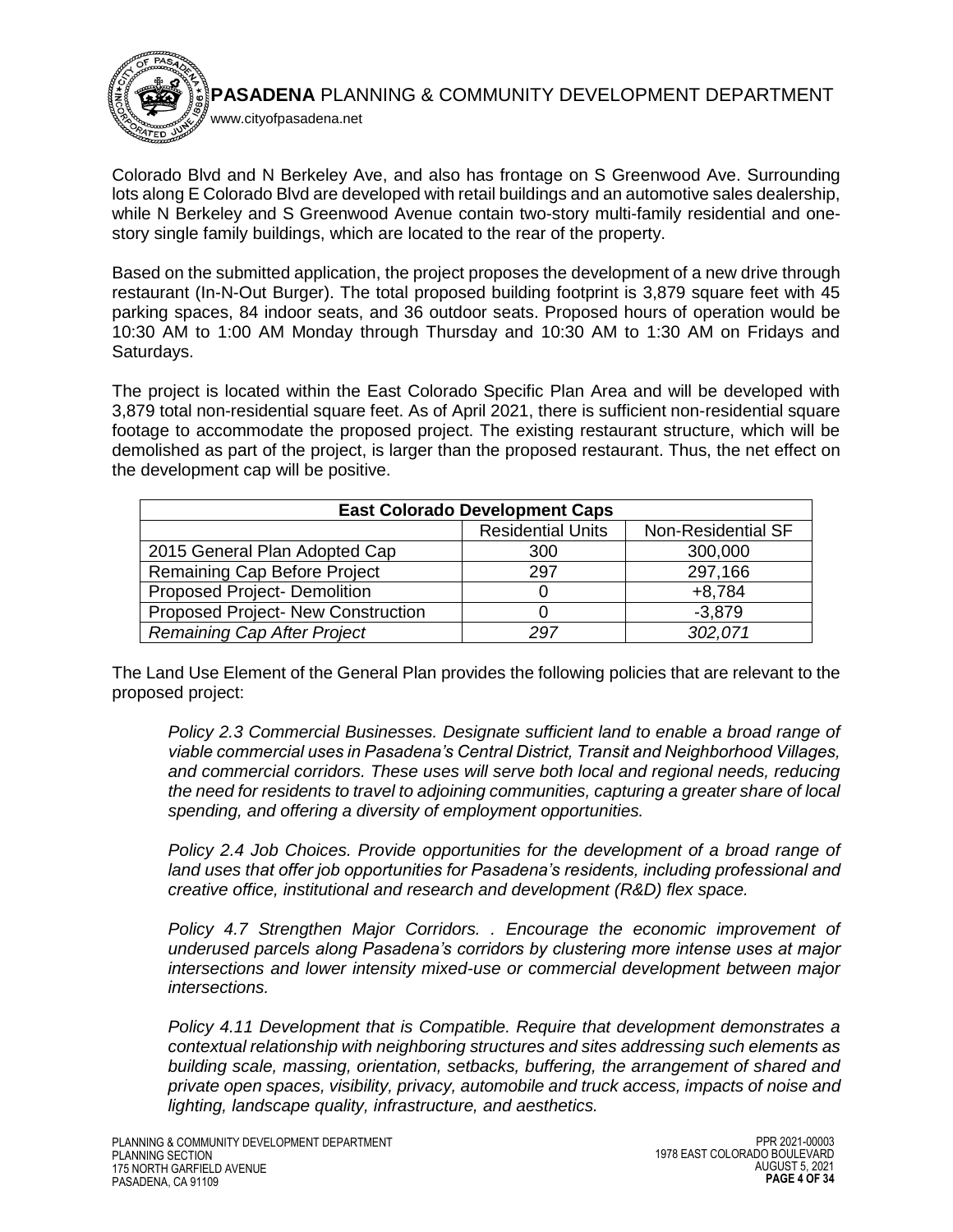

*Policy 7.3 Compatibility. Require that new and adaptively re-used buildings are designed to respect and complement the defining built form, massing, scale, modulation, and architectural detailing of their contextual setting.*

*Policy 23.1 Character and Design. Design and modulate buildings to avoid the sense of "blocky" and undifferentiated building mass, incorporate well-defined entries, and use building materials, colors, and architectural details complementing the neighborhood, while allowing flexibility for distinguished design solutions.*

*Policy 23.2 Parking Areas and Garages. Minimize the visibility of parking areas and garages.*

*Policy 23.3 Landscaped Setbacks and Walkways. Provide appropriate setbacks, consistent with the surrounding neighborhood, along the street frontage and where there are setbacks, ensure adequate landscaping is provided.*

*Policy 23.4 Development Transitions. Ensure sensitive transitions in building scale between buildings in multi-family residential areas and lower-scale buildings in adjoining residential areas.*

The design characteristics of the surrounding establishments along the street should be taken into account in the final project proposal. In particular, the auto-oriented nature of the street around the project area will be considered when the project is reviewed by the Design and Historic Preservation staff.

The preliminary project site plan shows a detailed landscaping, parking, and circulation plan for the site. The landscaping appears to be adequate for the site in relation to other developments along the street. The site plan also includes outdoor dining areas, which are not featured in the existing restaurant. Outdoor seating oriented towards the street is highly encouraged to provide more attractive amenities for pedestrians. A re-orientation of the driveway to place the outdoor dining area directly adjacent to the sidewalk would be even more conducive to an active streetscape. Specifically the placement of the seating at the corner of East Colorado Blvd and Berkeley Ave increases the pedestrian accommodation of the site. These areas should take into consideration pedestrian safety, ease of access, and compatibility with other site features like parking and drive-through lanes. The project would promote continued economic opportunity and bring new activity to the site. Proposed building improvements would encourage upkeep of the buildings, thereby reducing the risk of deterioration by neglect. If the outdoor dining area cannot be re-oriented to be adjacent to the street, then landscaping that screens the vehicles form the sidewalk would be preferable. Shade trees along the property line would also serve to improve the pedestrian experience along the sidewalk and the seating area.

# **Specific Plan:**

The project site is located within the East Colorado Specific Plan area, ECSP-CG-4: Route 66 Area, which is intended to implement the East Colorado Specific Plan by balancing and optimizing economic development, historic preservation, and the maintenance of local community culture, as well as to promote a vibrant mix of land uses, a unified streetscape, and a series of distinctive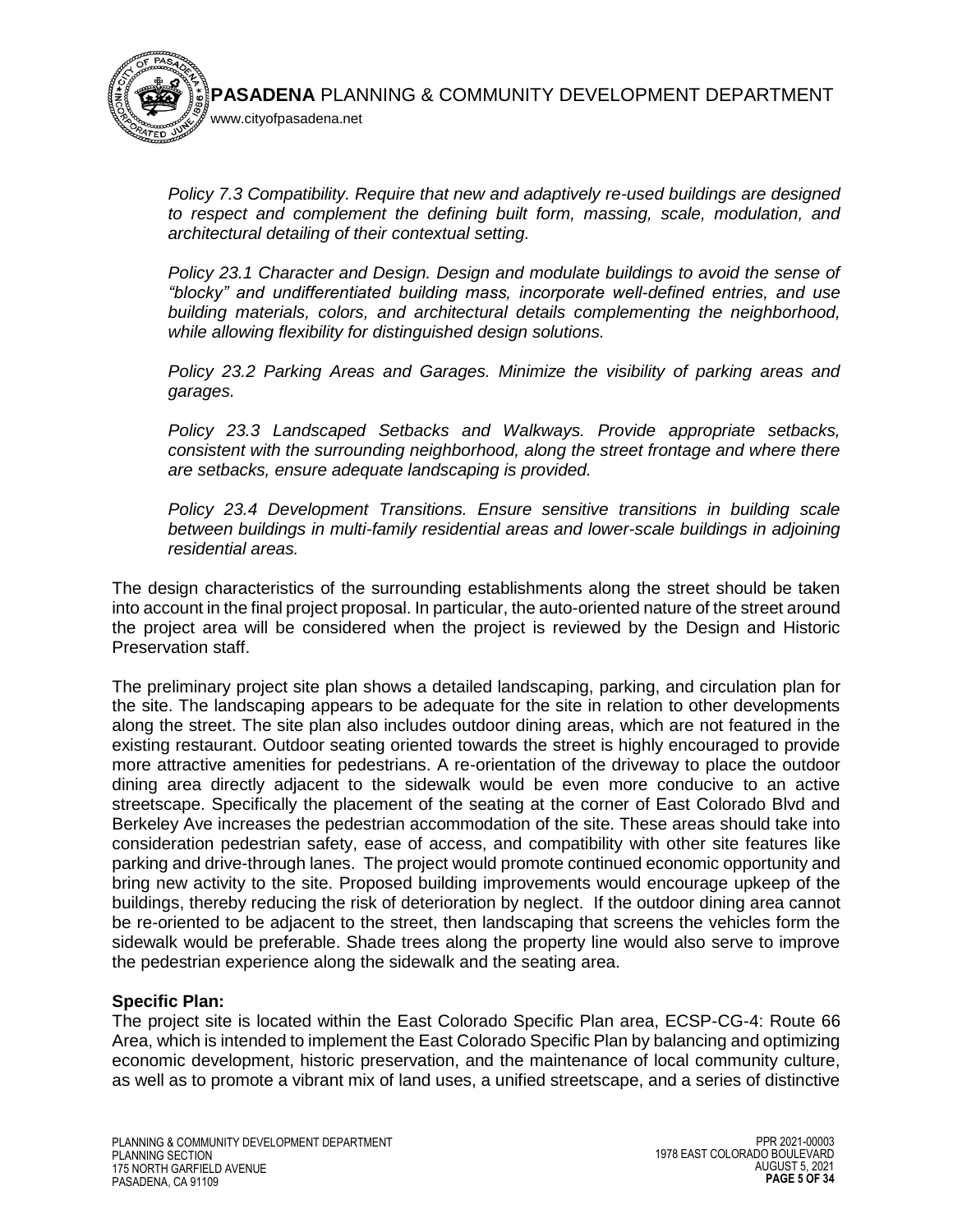

"places" along the boulevard and improve the appearance, function, and urban ambiance of East Colorado Boulevard.

The proposed use has a low density that contributes to the auto-oriented land uses of businesses in the surrounding area, some of which include two tire retail businesses, an auto retail business, and another fast food drive through establishment across the street. The proposed project fits within the general land use and design guidelines for the existing East Colorado Specific Plan. Specifically, the proposed setback landscaping, parking screening design, and driveway sharing design features are consistent with the inclusions in the Route 66 section of the specific plan. There may need to be revisions made to the final proposal to improve pedestrian access to the establishment (with building entry re-oriented towards Colorado Blvd), as is encouraged in the plan.

Please note that the City is currently undergoing a comprehensive update of all existing specific plans, including the East Colorado Specific Plan, as well as the Zoning Code provisions that relate to the specific plan areas. The program has recently completed the third round of outreach presenting draft regulations and standards. The applicant is encouraged to visit the East Colorado virtual open house at<https://ourpasadena.consultation.ai/eastcolorado/> for more information as this effort could potentially result in changes to the existing goals, policies, and development standards that are applicable to the subject property.

## **Master Development Plan:**

The subject property is not located in a Master Plan area.

#### **Planned Development:**

The subject property is not located in a Planned Development area.

## **Neighborhoods:**

Council District 7 Councilmember: Andy Wilson City Council Liaison: Pam Thyret

#### **Estimated Fees:**

Community Planning does not anticipate any fees given the project application information.

<span id="page-5-0"></span>

| <b>CULTURAL AFFAIRS DIVISION:</b> | Plan Reviewer: Jayme Filippini            |
|-----------------------------------|-------------------------------------------|
|                                   | Email: jfil-contractor@cityofpasadena.net |

Comments pending.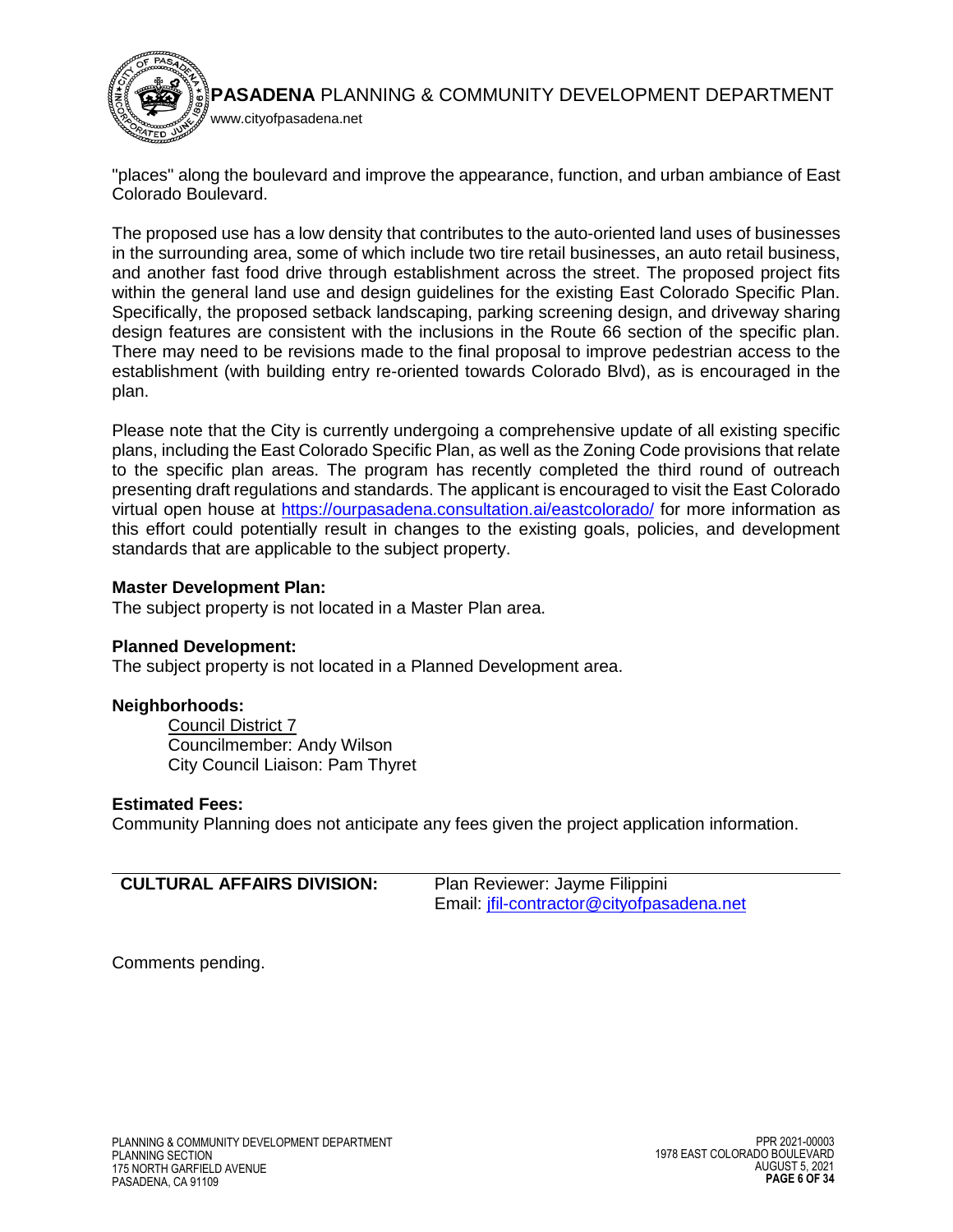

# <span id="page-6-0"></span>**CURRENT PLANNING SECTION:** Plan Reviewer: Katherine Moran

Phone: (626) 744-6740 Email: [kmoran@cityofpasadena.net](mailto:kmoran@cityofpasadena.net)

## **General Comments:**

The information provided below is general due to the general content of the information submitted. In addition to the comments provided below, staff recommends the applicant thoroughly review each of the Zoning Code sections noted below.

Although plans are preliminary in nature, comments provided herein are intended to alert the applicant of applicable zoning standards and required entitlements. The applicant is required to demonstrate compliance with all applicable standards. Neither the predevelopment plan review nor information or pertinent policies provided by the City Departments shall be construed as a City recommendation for approval or disapproval of the application/project.

## **Project Site:**

The project site is approximately 46,832 square feet and consists of six parcels, APNs: 5747-017- 029, 5747-017-030, 5747-017-031, 5747-017-041, 5747-017-043, 5747-017-056. The parcels will require a Certificate of Exception in order to consolidate the lots and develop the project on one site. The site maintains frontage along South Greenwood Avenue, South Berkeley Avenue, and East Colorado Boulevard.

## **Lot Size**

The plans submitted indicate that the site measures 46,832 square feet square feet in area and consists of six parcels.

*Please provide a survey of the property with property lines dimensioned to clarify the existing and proposed lot sizes. Please indicate the property line and corresponding dimension for each parcel located within the project site. The project site will require a Certificate of Exception and Certificate of Compliance to legally consolidate the parcels for development.*

# **Zoning District**

The subject site is located within the ECSP-CG-4 (East Colorado Specific Plan, Commercial General Specific Plan, Sub-area 4 (The Route 66 area)) zoning district. Therefore, shall meet the requirements, including, but not limited to Chapter 17.31 of the Zoning Code. This subdistrict is intended to promote a vibrant mix of land uses, a unified streetscape, and a series of distinctive "places" along the Boulevard. Please refer to the **[East Colorado](https://www.cityofpasadena.net/planning/planning-division/community-planning/specific-plans/central-district/) Specific Plan** for concepts and guidelines applicable to this area of the City.

## **General Plan Designation [\(Land Use Diagram,](https://ww5.cityofpasadena.net/planning/wp-content/uploads/sites/56/2018/03/Land-Use-Diagram_2016-11-14.pdf) [Land Use Element\)](https://ww5.cityofpasadena.net/planning/wp-content/uploads/sites/56/2017/07/Land-Use-Element-2016-01-25.pdf)**

The site is designated Low Mixed Use (0.0-1.0 FAR, 0-32 du/acre) in the Land Use Diagram of the General Plan. Refer to the Community Planning comments for additional information and the Land Use Element of the General Plan.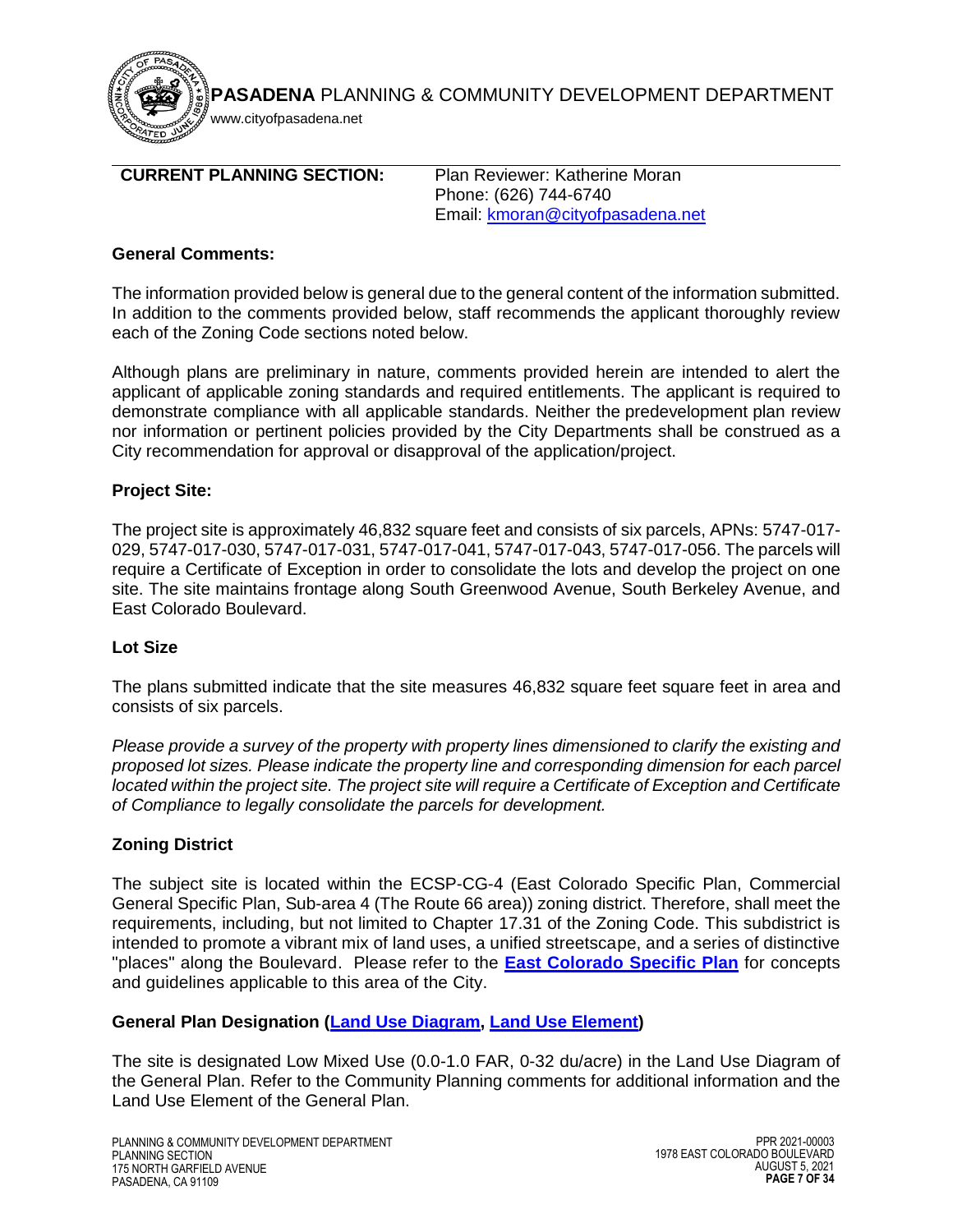

# **Applicable Zoning Sections**

Staff advises that in addition to the comments below, the applicant should thoroughly review the Zoning Code, Municipal Code and each chapter/section specified.

- [Title 17](https://library.municode.com/ca/pasadena/codes/code_of_ordinances?nodeId=TIT17_ZONING_CODE) Zoning Code
- [Chapter 17.31](https://library.municode.com/ca/pasadena/codes/code_of_ordinances?nodeId=TIT17_ZONING_CODE_ART3SPPLST_CH17.30CEDISPPL) East Colorado Specific Plan
- [Chapter 17.40](https://library.municode.com/ca/pasadena/codes/code_of_ordinances?nodeId=TIT17_ZONING_CODE_ART4SIPLGEDEST_CH17.40GEPRDEUSST) General Property Development and Use Standards
- $\bullet$  [Chapter 17.44](https://library.municode.com/ca/pasadena/codes/code_of_ordinances?nodeId=TIT17_ZONING_CODE_ART4SIPLGEDEST_CH17.44LA) Landscaping
- Chapter  $17.46$  Parking and Loading
- [Chapter 17.50](https://library.municode.com/ca/pasadena/codes/code_of_ordinances?nodeId=TIT17_ZONING_CODE_ART5STSPLAUS_CH17.50STSPLAUS) Standards for Specific Land Uses
- [Chapter 17.80](https://library.municode.com/ca/pasadena/codes/code_of_ordinances?nodeId=TIT17_ZONING_CODE_ART8GLSPTELAUSTY_CH17.80GLSPTELAUSTY) Glossary
- [Chapter 8.52](https://library.municode.com/ca/pasadena/codes/code_of_ordinances?nodeId=TIT8HESA_CH8.52CITRTRPROR) City Trees and Tree Protection Ordinance

# **Project Description**

The applicant proposed to demolish the existing 10,078 square-foot restaurant building and construct a new 3,879 square-foot formula fast- food restaurant with outdoor dining areas and a drive-through on the existing 46,832 square-foot project site. The project would provide 45 parking spaces and 29 queuing spaces to serve the restaurant. The application lists the proposed hours of operation as 10:30 a.m. to 1:00 a.m. Monday through Thursday and 10:30 a.m. to 1:30 a.m. Friday and Saturday.

# **East Colorado Specific Plan – General Development Standards (PMC [§17.31.050\)](https://library.municode.com/ca/pasadena/codes/code_of_ordinances?nodeId=TIT17_ZONING_CODE_ART3SPPLST_CH17.31EACOSPPL_17.31.050ECGEDEST)**

The proposed Drive-through business - Restaurant shall require a Conditional Use Permit and is subject to the development standards provided in Section 17.31.050; in addition to all other applicable standards in **Section 17.50.090 [\(Drive –Through Businesses\)](https://library.municode.com/ca/pasadena/codes/code_of_ordinances?nodeId=TIT17_ZONING_CODE_ART5STSPLAUS_CH17.50STSPLAUS_17.50.090DRROBU)**.

Nonresidential projects shall comply with the following:

# **Setbacks [\(PMC §17.31.050,](https://library.municode.com/ca/pasadena/codes/code_of_ordinances?nodeId=TIT17_ZONING_CODE_ART3SPPLST_CH17.31EACOSPPL_17.31.050ECGEDEST) [§17.40.160\)](https://library.municode.com/ca/pasadena/codes/code_of_ordinances?nodeId=TIT17_ZONING_CODE_ART4SIPLGEDEST_CH17.40GEPRDEUSST_17.40.160SEENPLREEX)**:

The Zoning Code Glossary defines a setback as "The distance by which a structure, parking area or other development feature must be separated from a lot line, easement, other structure or development features. If a street dedication is required, then the setback requirement shall be measured from the revised property line after the dedication."

*Should land be dedicated to the City for sidewalk or landscape area, as identified in the Public Works comments provided on page 23, respectively, the setbacks shall be measured from the revised property line after the land dedication.*

The setbacks for the project site where the proposed development is proposed is as follows:

 Front: Fixed five-foot setback required. The required five-foot setback shall be landscaped. Additional front or corner yard setbacks are allowed only to create space for streetside plazas, patios, and building entrances.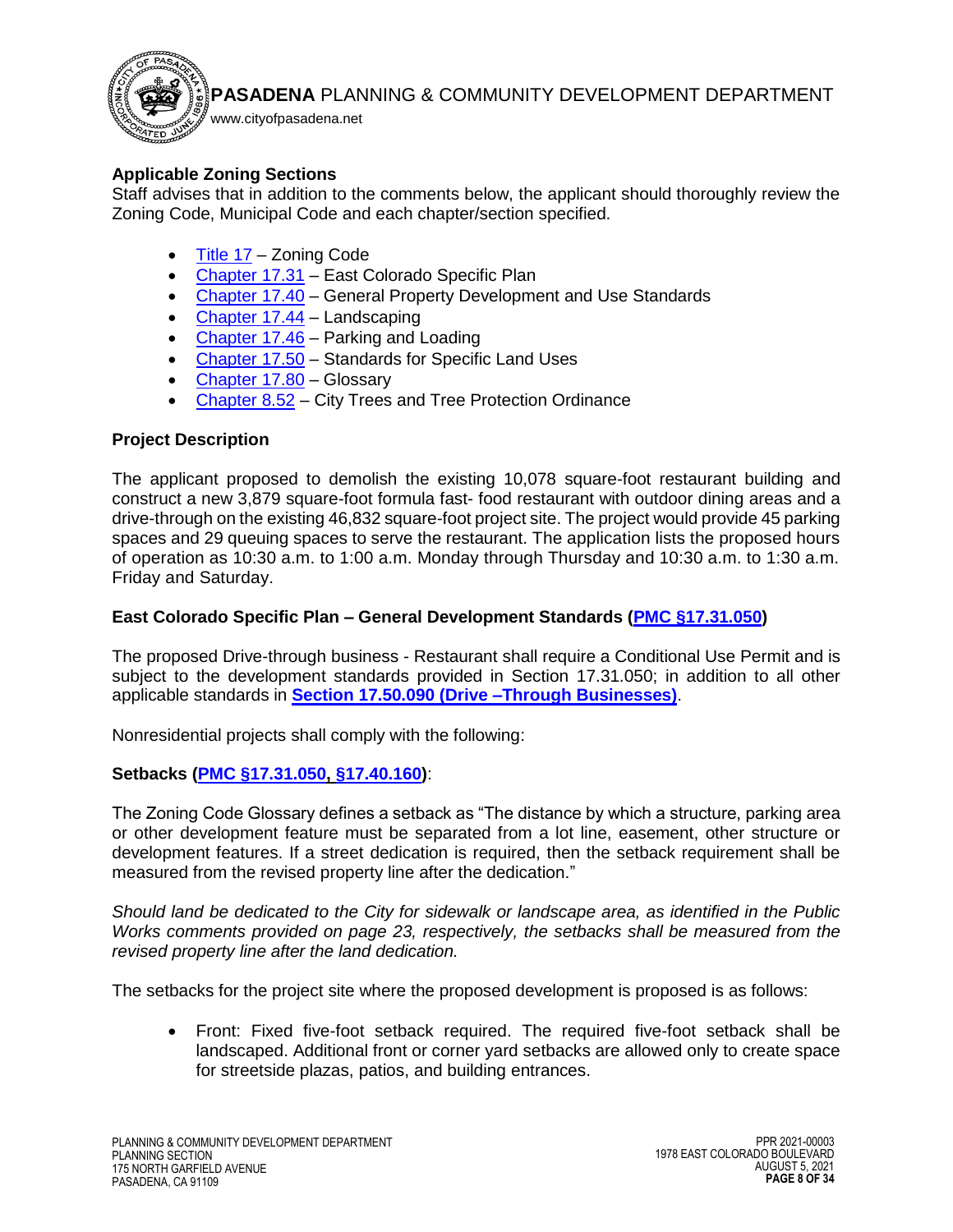www.cityofpasadena.net

*Front Lot Line is defined as the shortest line of a lot that is abutting a street line. The lot lines of a double-frontage lot that are abutting street lines shall be front lot lines.*

*The lot line adjacent to Greenwood Avenue is the shortest lot line abutting the street line and shall be classified as the front lot line. As proposed, the plans do not demonstrate compliance with the fixed five-foot setback. A Variance would be required to deviate from the required, fixed five-foot setback.*

*The lot line adjacent to South Berkeley Avenue, the frontage opposite of Greenwood Avenue, shall classify the lot as a double frontage lot. Therefore the lot line adjacent to South Berkeley Avenue shall abide by the fixed five-foot front setback requirement. The proposed setback along South Berkeley Avenue is 55 feet. A Variance would be required to deviate from the required, fixed five-foot setback.*

 Corner-side: Fixed five-foot setback required. The required five-foot setback shall be landscaped. Additional front or corner yard setbacks are allowed only to create space for streetside plazas, patios, and building entrances.

*Corner Lot Line is defined as a street lot line that is not a front lot line. East Colorado Boulevard is classified as the corner lot line. As proposed, the plans demonstrate a fixed five-foot setback from the street frontage along East Colorado Boulevard, and therefore appears to be in compliance.* 

• Interior Sides: Minimum15 feet and shall not project within the encroachment plane (17.40.160.D.3) when adjacent to an RS or RM zone unless the adjacent lot is a PK overlay which is used for parking.

*Side Lot Line is defined as a lot line that is not a front or rear lot line. The two interior lot lines (southern and south-east property lines) shall be classified as side lot lines. The plans provided demonstrate a minimum 15-foot interior-side setback, and therefore appear to be in compliance.* 

See also **[Section 17.40.160](https://library.municode.com/ca/pasadena/codes/code_of_ordinances?nodeId=TIT17_ZONING_CODE_ART4SIPLGEDEST_CH17.40GEPRDEUSST_17.40.160SEENPLREEX)** for setback measurement, allowed projections into setbacks, and exceptions to setbacks.

# **Height Limit [\(PMC §17.31.050,](https://library.municode.com/ca/pasadena/codes/code_of_ordinances?nodeId=TIT17_ZONING_CODE_ART3SPPLST_CH17.31EACOSPPL_17.31.050ECGEDEST) [§17.40.060\)](https://library.municode.com/ca/pasadena/codes/code_of_ordinances?nodeId=TIT17_ZONING_CODE_ART4SIPLGEDEST_CH17.40GEPRDEUSST_17.40.060HEREEX)**

The maximum height shall be 45 feet.

*The plan identifies the maximum height of 23'-0". The elevation plans do not provide the height as measured from the existing grade. The maximum allowable height of a structure is measured from the lowest elevation of the existing grade at an exterior wall of the structure to the highest point of the structure. The highest point of the structure is considered its highest ridge or parapet.* 

*For future submittals, please call-out the "existing grade" on the elevation and section plans, and show the proposed height as measured from the lowest elevation of the existing grade at an exterior wall of the structure to the top of the parapet.*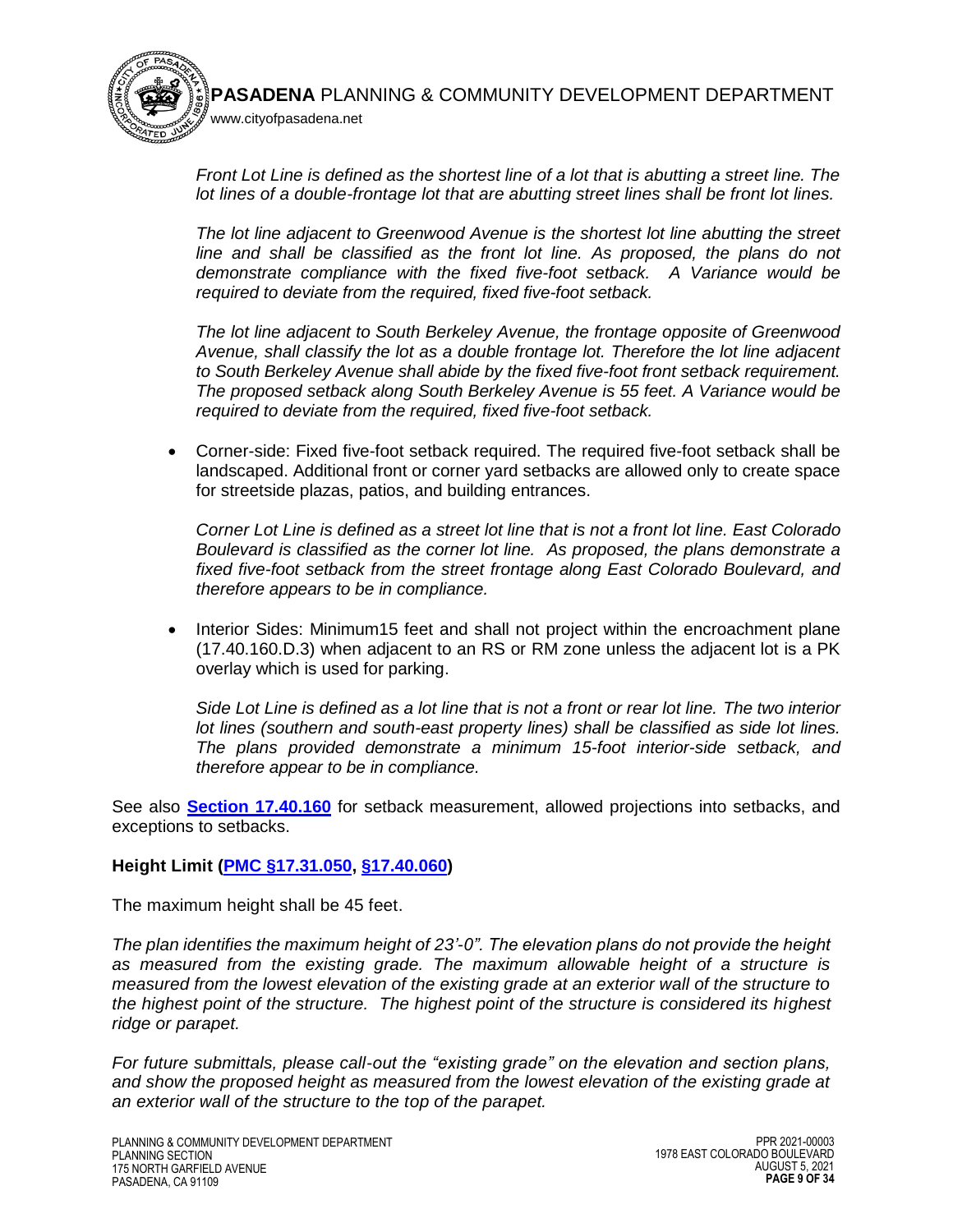

# **Building Entries [\(PMC §17.31.050\)](https://library.municode.com/ca/pasadena/codes/code_of_ordinances?nodeId=TIT17_ZONING_CODE_ART3SPPLST_CH17.31EACOSPPL_17.31.050ECGEDEST)**

For parcels with frontage on Colorado Boulevard, a building or storefront entry shall be oriented to Colorado Boulevard. A minimum of 50% percent of the street façade to a height of eight feet must be visually transparent window display. The Director may waive these requirements if they result in practical difficulties.

*In future submittals, please provide the proposed percentage of visually transparent window display where applicable and demonstrate compliance.*

## **Limited Hours of Operation [\(PMC §17.40.070\)](https://library.municode.com/ca/pasadena/codes/code_of_ordinances?nodeId=TIT17_ZONING_CODE_ART4SIPLGEDEST_CH17.40GEPRDEUSST_17.40.070LIHOOP)**

If located within 150 feet of a residential zoning district, the proposed use may only operate between the hours of 7:00 a.m. and 10:00 p.m. by right; and between the hours of 10:00 p.m. and 7:00 a.m. subject to the issuance of a Conditional Use Permit.

*The project is located adjacent to an RM-32-PK zoning district that contains residential uses. The application lists the proposed hours of operation as 10:30 a.m. to 1:00 a.m. Monday through Thursday and 10:30 a.m. to 1:30 a.m. Friday and Saturday. As proposed, the project would require the approval of a Conditional Use Permit to extend the hours of operation beyond 10:00 p.m.*

#### **Outdoor Lighting [\(PMC §17.40.080\)](https://library.municode.com/ca/pasadena/codes/code_of_ordinances?nodeId=TIT17_ZONING_CODE_ART4SIPLGEDEST_CH17.40GEPRDEUSST_17.40.080OULI)**

Exterior lighting on private property shall comply with the requirements of this Section. Refer to requirements for any exterior lighting proposed.

*In future submittals, plans should provide a level of detail that demonstrates compliance with these standards, where applicable. This may include the provision of a photometric survey.* 

#### **Reflective Surfaces [\(PMC §17.40.110\)](https://library.municode.com/ca/pasadena/codes/code_of_ordinances?nodeId=TIT17_ZONING_CODE_ART4SIPLGEDEST_CH17.40GEPRDEUSST_17.40.110RESU)**

For new structures, mirror or highly reflective glass shall not cover more than 20 percent of a structure's surface visible from a street.

*Plans should provide a level of detail that demonstrates compliance with these standards, where applicable.*

## **Refuse Storage [\(PMC §17.40.120\)](https://library.municode.com/ca/pasadena/codes/code_of_ordinances?nodeId=TIT17_ZONING_CODE_ART4SIPLGEDEST_CH17.40GEPRDEUSST_17.40.120RESTFA)**

The site is subject to requirements specific to location, trash and recycling area, enclosure materials, minimum height and clearance, doors, maneuvering space, pavement, accessibility for refuse storage are discussed in the Zoning Code.

*The plans indicate a proposed location of the required refuse storage facilities. For future submittals, please provide information to show compliance with the requirements in Section 17.40.120, as referenced above.*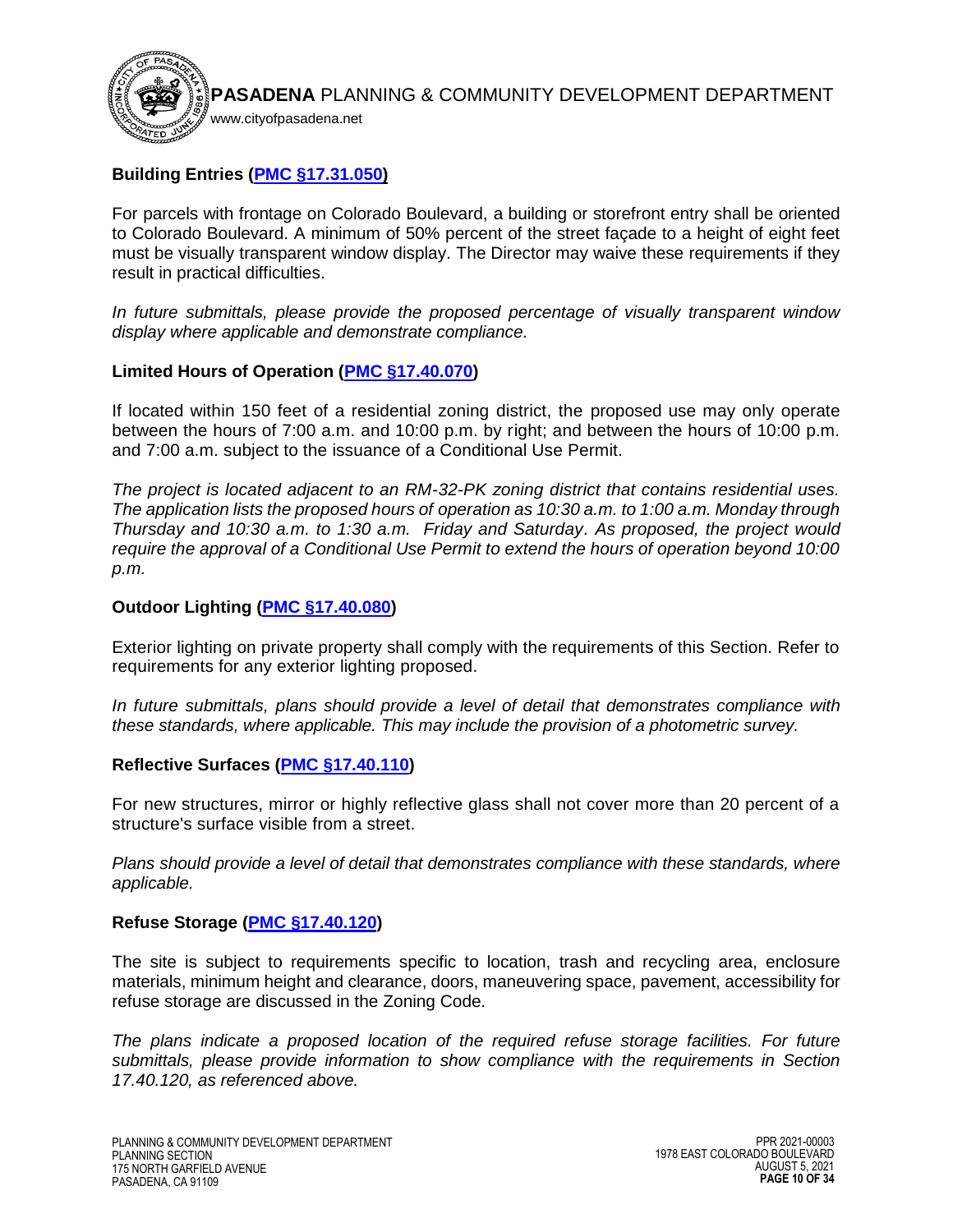

# **Screening [\(PMC §17.40.150\)](https://library.municode.com/ca/pasadena/codes/code_of_ordinances?nodeId=TIT17_ZONING_CODE_ART4SIPLGEDEST_CH17.40GEPRDEUSST_17.40.150SC)**

All new exterior mechanical equipment, except solar collectors, shall be screened or located out of view from public rights-of-way. At a minimum, screening materials shall have evenly distributed openings or perforations not exceeding 50 percent of surface area and shall effectively screen mechanical equipment. In addition, aboveground utility meters shall not be located between the building occupancy and a street property line. Refer to Section 17.40.150 for additional requirements.

*Plans should provide a level of detail that demonstrates compliance with these standards, where applicable. This may include the provision of a line of sight exhibit.* 

## **Fences and Walls [\(PMC §17.40.180\)](https://library.municode.com/ca/pasadena/codes/code_of_ordinances?nodeId=TIT17_ZONING_CODE_ART4SIPLGEDEST_CH17.40GEPRDEUSST_17.40.180WAFE)**

The maximum height of a wall or fence within the commercial and industrial zoning districts, shall comply with this Section. For all new projects abutting a residential zoning district, required setbacks abutting residential zoning districts shall be enclosed by a solid concrete or masonry wall at least seven feet in height. The maximum height of a wall or fence shall be eight feet.The height of the wall or fence shall step down to four feet when located within five feet of the street property line(s).

*Please include the necessary details and dimensions in future submittals in order to determine compliance with applicable standards.*

## **Underground Utilities [\(PMC §17.40.190\)](https://library.municode.com/ca/pasadena/codes/code_of_ordinances?nodeId=TIT17_ZONING_CODE_ART4SIPLGEDEST_CH17.40GEPRDEUSST_17.40.190UNUT)**

The project shall provide for the undergrounding of all utility facilities (e.g., cable television, data network, electrical, telephone, and similar distribution lines providing direct service to the site) within the site in compliance with the requirements of this Section.

*Plans should provide a level of detail that demonstrates compliance with these standards, where applicable.*

## **Landscaping [\(PMC §17.44\)](https://library.municode.com/ca/pasadena/codes/code_of_ordinances?nodeId=TIT17_ZONING_CODE_ART4SIPLGEDEST_CH17.44LA)**

All projects shall provide and maintain landscaping in compliance with the provisions of this Chapter.

*A preliminary landscape plan shall be submitted as part of an application for any necessary land [use](http://ww2.cityofpasadena.net/zoning/P-8.html#USE) entitlement. The preliminary landscape plan shall meet the purpose of this Chapter by exhibiting a design layout that demonstrates the desired landscaping program in terms of function, location, size/scale, theme, and similar attributes. Preliminary landscape plans shall be prepared by a California-registered landscape architect, or the architect that designed the [on-site](http://ww2.cityofpasadena.net/zoning/P-8.html#ONSITE) [structures](http://ww2.cityofpasadena.net/zoning/P-8.html#STRUCTURE) and improvements. At a minimum, landscape plans shall include plant names, quantities, sizes, irrigation systems, and plans for tree retention and removal. Landscaping shall be a combination of trees, shrubs, groundcover and turf. All areas not devoted to building coverage, walkways, or driveways shall be landscaped. Refer to the Chapter for additional requirements.*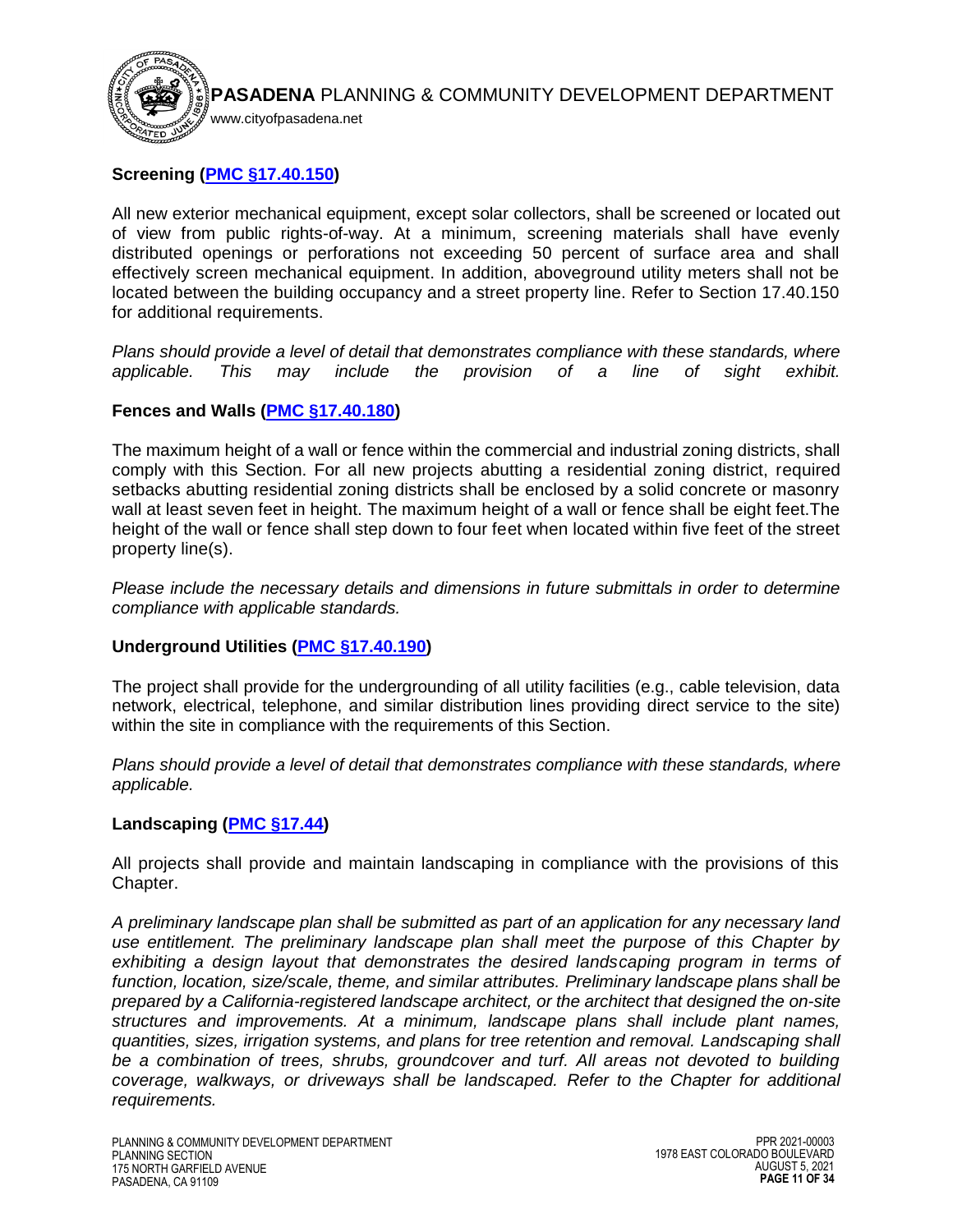

*Please note, new construction projects with 500 square feet or more of landscaped area will be subject to compliance with the State Model Water Efficient Landscape Ordinance (MWELO). Additional information regarding compliance is available on the City's website, [www.cityofpasadena.net/planning/water-efficient-landscape-ordinance/.](https://ww5.cityofpasadena.net/planning/water-efficient-landscape-ordinance/)* 

## **Tree Retention, Removal and Protection [\(PMC §17.44.090,](https://library.municode.com/ca/pasadena/codes/code_of_ordinances?nodeId=TIT17_ZONING_CODE_ART4SIPLGEDEST_CH17.44LA_17.44.090TRRE) [17.44.100,](https://library.municode.com/ca/pasadena/codes/code_of_ordinances?nodeId=TIT17_ZONING_CODE_ART4SIPLGEDEST_CH17.44LA_17.44.100STTR) [8.52\)](https://library.municode.com/ca/pasadena/codes/code_of_ordinances?nodeId=TIT8HESA_CH8.52CITRTRPROR)**

Where healthy trees exist on [site,](http://ww2.cityofpasadena.net/zoning/P-8.html#SITE) maximum effort shall be given for their retention. All existing trees shall be protected during construction in compliance with the City Tree Protection Ordinance. This includes public/street trees located in the public right-of-way. The City's Tree Protection Ordinance includes a list of protected native and specimen species. Removal of protected species and/or mature trees are subject to the approval or a tree removal permit. Mature trees are an otherwise non-protected tree with a diameter-at-breast-height (DBH) of 19 inches or greater (≥ 19). A tree removal permit is a discretionary application required of each protected tree planned for removal. Tree removal permits would be reviewed concurrent with any zoning entitlements, or where none were proposed, concurrent with the design review process.

In addition, street trees shall not be removed without first obtaining permission from the [Department](http://ww2.cityofpasadena.net/zoning/P-8.html#DEPARTMENT) of Public Works. The City's Tree Protection Ordinance prohibits the applicant from pruning, injuring or removing a public tree located anywhere in the city unless expressly exempted. When removal is absolutely necessary, trees shall be replaced in a manner consistent with the prevailing pattern on th[e street,](http://ww2.cityofpasadena.net/zoning/P-8.html#STREET) as determined by the [Department](http://ww2.cityofpasadena.net/zoning/P-8.html#DEPARTMENT) of Public Works. Refer to comments from the Public Works Department.

To demonstrate tree protection (on-site, off-site, street trees), the applicant shall provide a tree protection plan as part of any land use entitlement. The City requires that protected trees be preserved through a tree protection plan that adheres to tree protection guidelines (available upon request). In general, the root protection zone defines the area of protection. The Tree Protection Zone (TPZ) shall be established to the extent of the tree's dripline plus four radial feet. The root protection zone is defined as the area within a circle with a radius equal to the greatest distance from the trunk to any overhanging foliage in the canopy. Alternative protection may be acceptable where provided by a Certified Arborist. Plans should provide a level of detail that demonstrates compliance with these standards where applicable (e.g. tree protection plan).

*Tree No. 12 appears to potentially be protected. A higher level of detail is required to confirm this. A tree protection plan shall be required for all street trees and any protected trees on private property. Please submit the necessary tree information in all future submittals.*

#### **Basic Requirements for Off-Street Parking and Loading – Location and Ownership [\(PMC](https://library.municode.com/ca/pasadena/codes/code_of_ordinances?nodeId=TIT17_ZONING_CODE_ART4SIPLGEDEST_CH17.46PALO_17.46.020BAREOREPALO)  [§17.46.020\)](https://library.municode.com/ca/pasadena/codes/code_of_ordinances?nodeId=TIT17_ZONING_CODE_ART4SIPLGEDEST_CH17.46PALO_17.46.020BAREOREPALO)**

Required nonresidential parking may be located off-site from the use which it serves, subject to the approval of the Zoning Administrator of a lease agreement providing that the off-site parking shall be available when the use commences and continuing so long as the use is in effect. A Certificate of Occupancy for the use shall not be issued until the lease has been recorded with the County Recorder and a copy filed with the Zoning Administrator.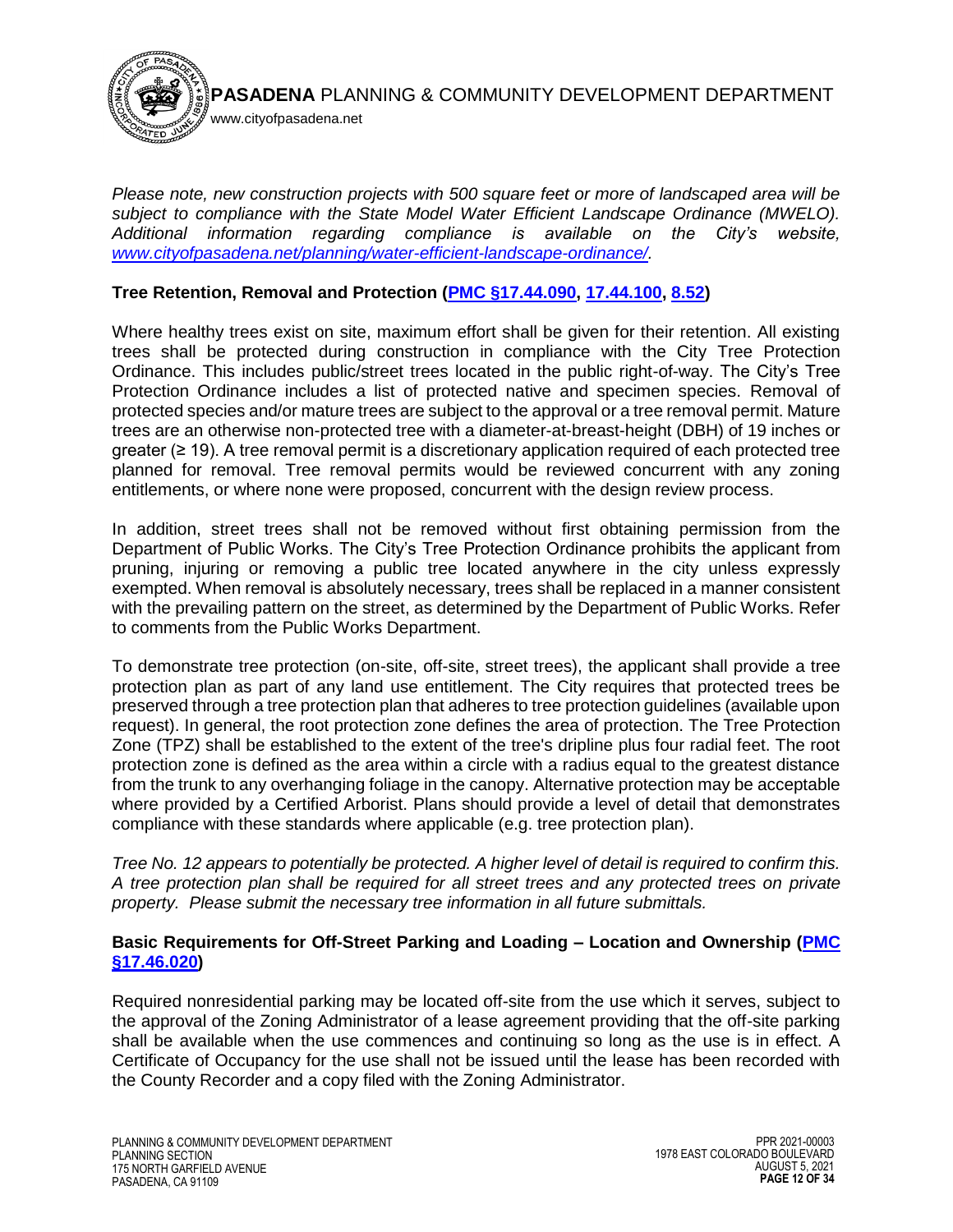

*Depending on the number of required parking spaces for the proposed use in conjunction with the amount of parking provided on site, this Section may be applicable. If applicable, a lease agreement for off-site parking may be required for this project. See discussion under "Number of Off-Street Parking Spaces Required" for more detail.*

# **Number of Off-Street Parking Spaces Required [\(PMC §17.46.040, Table 4-6\)](https://library.municode.com/ca/pasadena/codes/code_of_ordinances?nodeId=TIT17_ZONING_CODE_ART4SIPLGEDEST_CH17.46PALO_17.46.040NUOREPASPRE)**

Table 4-6 identifies the minimum number of required parking spaces by land use category, including residential and non-residential uses.

Restaurants, With Drive-Throughs: The minimum parking requirement for a Restaurants, With Drive-Throughs is 10 spaces per 1,000 square feet of gross floor area, including any outdoor dining area not located in the public right-of-way (e.g., sidewalk); plus queue lanes for at least five cars for drive up service. However, all restaurants proposing drive-through facilities shall submit a study to determine if longer queuing lanes shall be required by the Zoning Administrator.

*The provided plans demonstrate 3,885 square feet of indoor dining area and 36 seats outdoor. As proposed, the project provides 45 parking spaces and 29 queuing spaces in the drive through. The project will require a queuing study for the drive-through.*

*At this time, there is not enough information to determine if the provided number of parking spaces is compliant. The site plan does not indicate the dimensions or aggregate square footage area of the outdoor dining patios. In future submittals, please provide the dimensions and aggregate square footage of the outdoor dining area in order to determine the total parking required for the restaurant.* 

# **Compact Parking Spaces Prohibited [\(PMC §17.46.090\)](https://library.municode.com/ca/pasadena/codes/code_of_ordinances?nodeId=TIT17_ZONING_CODE_ART4SIPLGEDEST_CH17.46PALO_17.46.090COPASPPR)**

Compact parking spaces shall not be allowed anywhere in the City.

*It does not appear that compact spaces are proposed, but the dimensions are not shown on the plans to confirm. Please keep this prohibition in mind as the projects progresses through the applicable entitlement and building permit processes.*

# **Dimensional Requirements [\(PMC §17.46.110,](https://library.municode.com/ca/pasadena/codes/code_of_ordinances?nodeId=TIT17_ZONING_CODE_ART4SIPLGEDEST_CH17.46PALO_17.46.110PASPDI) [17.46.120,](https://library.municode.com/ca/pasadena/codes/code_of_ordinances?nodeId=TIT17_ZONING_CODE_ART4SIPLGEDEST_CH17.46PALO_17.46.120APDIRE) [17.46.130\)](https://library.municode.com/ca/pasadena/codes/code_of_ordinances?nodeId=TIT17_ZONING_CODE_ART4SIPLGEDEST_CH17.46PALO_17.46.130AIDI)**

Parking spaces shall measure a minimum of 8.5 feet wide by 18 feet deep. An additional width of one foot shall be provided for each [parking space](http://ww2.cityofpasadena.net/zoning/P-8.html#PARKINGSPACE) the length of which is contiguous to a fence, [structure,](http://ww2.cityofpasadena.net/zoning/P-8.html#STRUCTURE) wall, or other obstruction. However, if columns are [set back](http://ww2.cityofpasadena.net/zoning/P-8.html#SETBACK) away from the aisles, the one-foot additional width required may be lessened three inches for each foot the columns are [set back](http://ww2.cityofpasadena.net/zoning/P-8.html#SETBACK) from the aisles.

At the end of an aisle providing access to a [parking space](http://ww2.cityofpasadena.net/zoning/P-8.html#PARKINGSPACE) perpendicular to the aisle, the aisle shall extend two feet beyond the side of the last [parking space](http://ww2.cityofpasadena.net/zoning/P-8.html#PARKINGSPACE) in the aisle.

The minimum aisle dimension is based on the size and angle of a parking space pursuant to Table 4-8 (Aisle Dimensions), of Zoning Code Section 17.46.130 (Aisle Dimensions). Parking spaces shall be double-striped. Please refer to the Sections listed for additional requirements.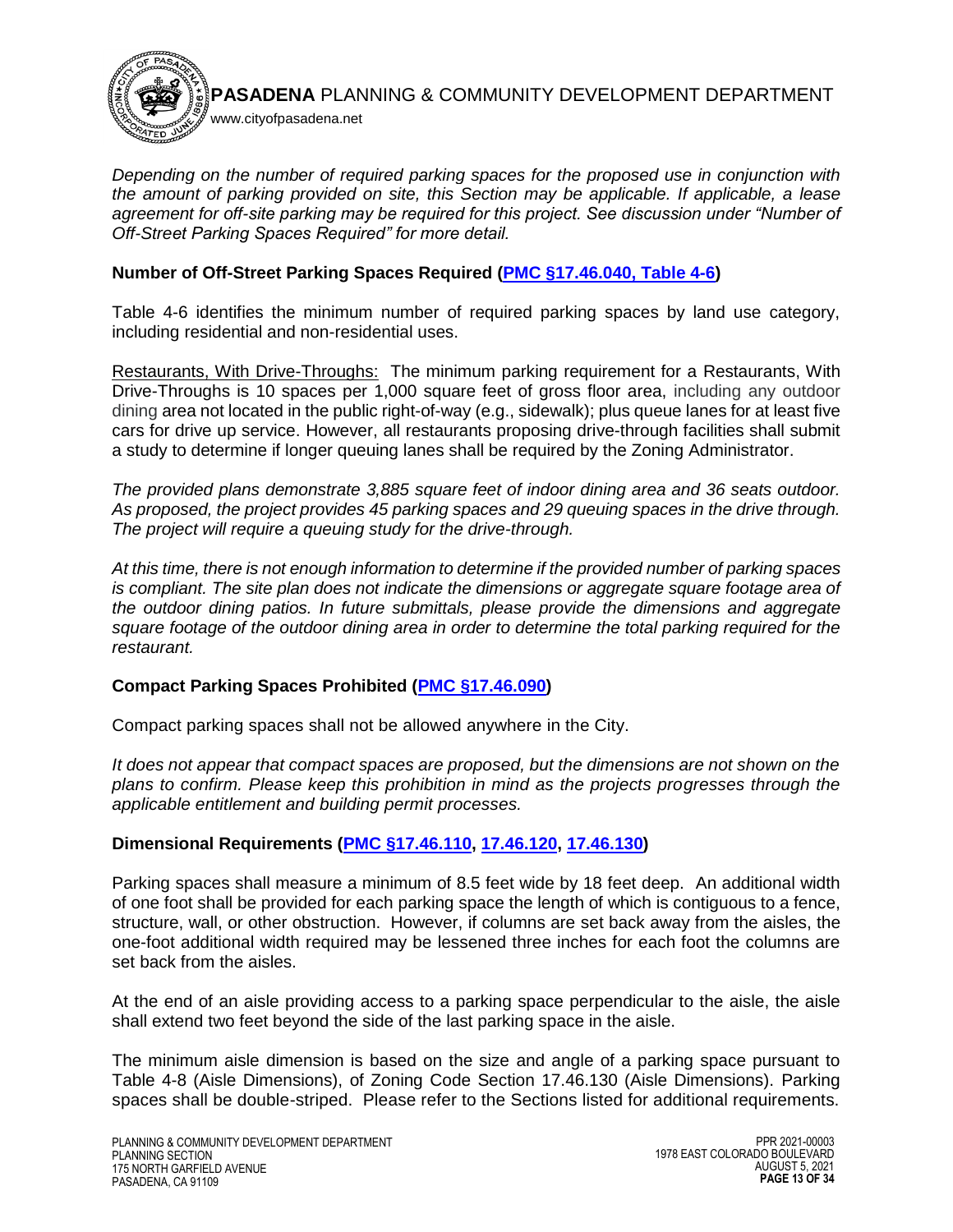

All plans submittal for subsequent reviews must provide the sufficient level of detail needed to demonstrate compliance with these standards, where applicable.

*According to the submitted plans, it appears the parking stalls and aisle widths are generally in compliance. However, on all future submittals please include dimensions for all parking spaces. Please also demonstrate that the parking stalls will be double-striped, as well as numbering all stalls and/or identify counts by row.* 

# **Parking Access from Street [\(PMC §17.46.140\)](https://library.municode.com/ca/pasadena/codes/code_of_ordinances?nodeId=TIT17_ZONING_CODE_ART4SIPLGEDEST_CH17.46PALO_17.46.140PAACST)**

All spaces in a parking facility shall be accessible without reentering a public right-of-way.

*As proposed, the project is in compliance with this standard.*

# **Driveway Design, Widths, and Clearances [\(PMC §17.46.150\)](https://library.municode.com/ca/pasadena/codes/code_of_ordinances?nodeId=TIT17_ZONING_CODE_ART4SIPLGEDEST_CH17.46PALO_17.46.150DRDEWICL)**

The width of each driveway shall comply with the minimum requirements of this Section and also provide a minimum of one foot of additional clearance on each side of the driveway to a vertical obstruction exceeding one-half foot in height. The minimum width for nonresidential uses with 15 or more parking spaces is 12 feet for a one-way drive and 20 feet for two-way drive.

*As proposed, the project is in compliance with this standard.*

# **Driveway Visibility [\(PMC §17.46.170\)](https://library.municode.com/ca/pasadena/codes/code_of_ordinances?nodeId=TIT17_ZONING_CODE_ART4SIPLGEDEST_CH17.46PALO_17.46.170DRVI)**

A view corridor shall adjoin both sides of a driveway crossing a street property line. The view corridor shall be a minimum depth of five feet at the edge of the driveway and a width measured on both sides of the driveway of 50 feet, or the distance to the intercepting property line, whichever is less. The view corridor shall not be blocked between a height of 2.5 feet and seven feet. At least 50 percent of the view corridor shall be landscaped.

*Plans should provide a level of detail that demonstrates compliance with these standards where applicable.* 

# **Parking Lot Landscaping [\(PMC §17.46.230\)](https://library.municode.com/ca/pasadena/codes/code_of_ordinances?nodeId=TIT17_ZONING_CODE_ART4SIPLGEDEST_CH17.46PALO_17.46.230PALOLA)**

For lots with more than 150 feet of street frontage, the minimum perimeter landscaped area shall be 10 feet in width. Landscaping materials shall be provided throughout the parking lot area using an appropriate combination of trees, shrubs, and ground cover. Drought-tolerant landscape materials shall be emphasized in compliance with [Chapter 17.44](https://library.municode.com/ca/pasadena/codes/code_of_ordinances?nodeId=TIT17_ZONING_CODE_ART4SIPLGEDEST_CH17.44LA) (Landscaping). Parking lot landscaping shall be located so that pedestrians are not required to cross landscaped areas to reach building entrances from parked vehicles. This should be achieved through proper orientation of the landscaped fingers and islands.

At least one tree for every four vehicle parking spaces required/provided shall be planted and evenly distributed throughout the parking lot. Clustering of trees may be required by the Zoning Administrator or Design Review Authority in order to create a desired landscape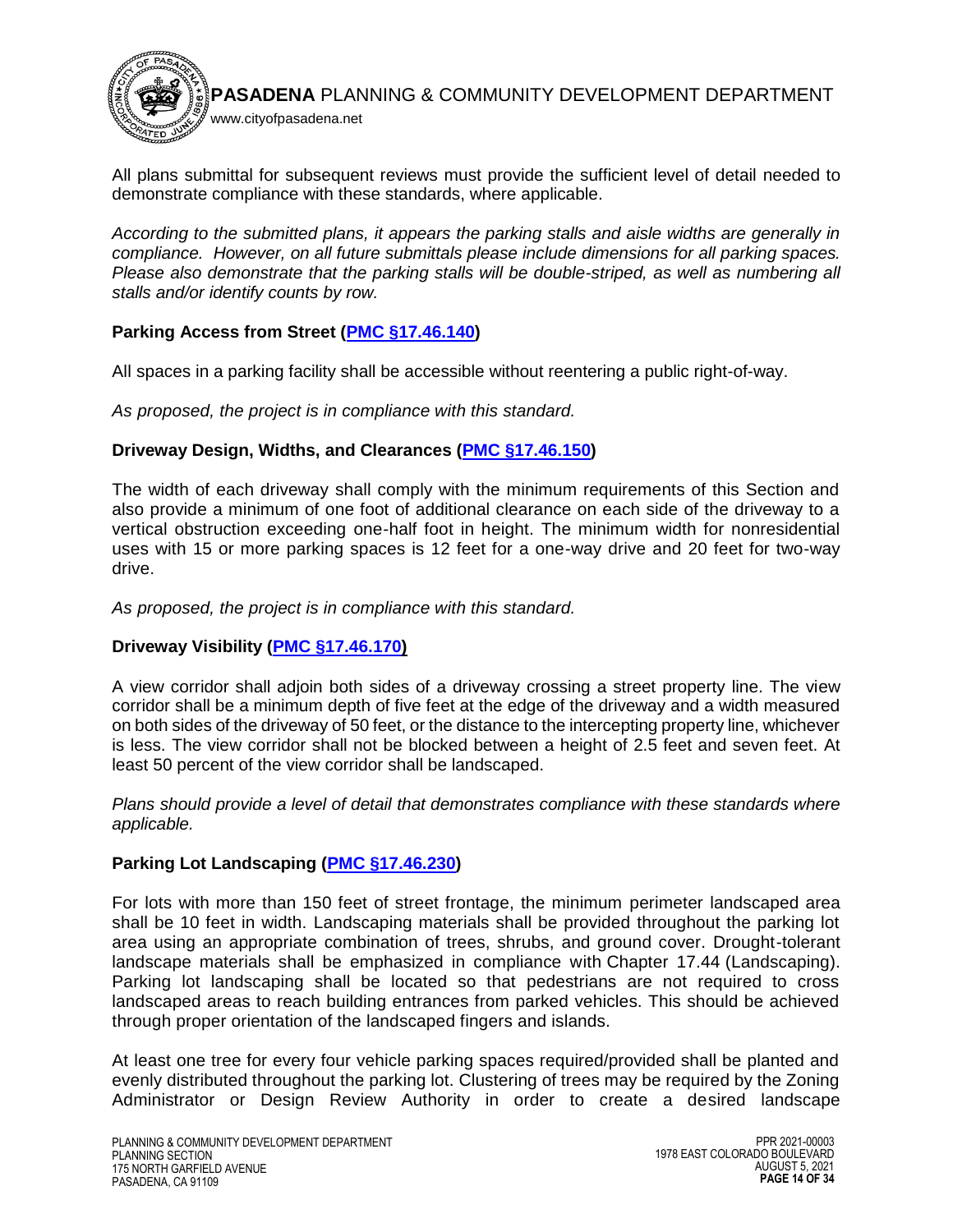

character. Parking lots shall include trees intended to provide shade. The selected trees shall be from an approved list provided by the Department. The trees shall be provided so that the shade canopies will be achieved within a minimum of 10 years after planting. All trees within the parking area shall be a minimum of 15-gallon size at planting. However, larger trees (e.g., 24-, 36-, and 48-inch box) may be required by the Zoning Administrator.

www.cityofpasadena.net

Trees shall be in planters located throughout the parking area. In order to be considered within the parking area, trees shall be located in planters that are bounded on at least three sides by parking area paving. Planters shall have a minimum interior dimension of five feet and be of sufficient size to accommodate tree growth. All ends of parking lanes shall have landscaped islands. This requirement may be modified by the Zoning Administrator.

Areas containing plant materials shall be bordered by a concrete curb at least six inches high and six inches wide and provided with an automatic irrigation system installed and maintained in compliance with **[Chapter 17.44](https://library.municode.com/ca/pasadena/codes/code_of_ordinances?nodeId=TIT17_ZONING_CODE_ART4SIPLGEDEST_CH17.44LA)** (Landscaping). Alternative barrier designs may be approved by the Zoning Administrator.

To increase the parking lot landscaped area, a maximum of three feet of the parking stall depth may be landscaped with low-growth, hardy materials in lieu of paving, allowing a three-foot bumper overhang while maintaining the required parking dimensions. Utilization of the bumper overhang concept shall not allow a vehicle to extend into or over a pedestrian walkway or vehicle access driveway. The additional landscaped area is considered part of the parking space and shall not be counted towards satisfying parking lot landscaping requirements.

All parking lot landscaped areas shall be planted, irrigated, and properly maintained in compliance with **[Chapter 17.44](https://library.municode.com/ca/pasadena/codes/code_of_ordinances?nodeId=TIT17_ZONING_CODE_ART4SIPLGEDEST_CH17.44LA)** (Landscaping).

*A preliminary landscape plan shall be submitted as part of the application for any necessary land [use](http://ww2.cityofpasadena.net/zoning/P-8.html#USE) entitlement. The preliminary landscape plan shall meet the purpose of this Chapter by exhibiting a design layout that demonstrates the desired landscaping program in terms of function, location, size/scale, theme, and similar attributes. Preliminary landscape plans shall be prepared by a California-registered landscape architect, or the architect that designed the [on-site](http://ww2.cityofpasadena.net/zoning/P-8.html#ONSITE) [structures](http://ww2.cityofpasadena.net/zoning/P-8.html#STRUCTURE) and improvements. At a minimum, landscape plans shall include plant names, quantities, sizes, irrigation systems, and plans for tree retention and removal. Landscaping shall be a combination of trees, shrubs, groundcover and turf. All areas not devoted to building coverage, walkways, or driveways shall be landscaped. Refer to the Chapter for additional requirements.* 

*The project site has more than 150 feet of street frontage and is required to provide a 10-foot perimeter landscape buffer around the entire parking lot. As proposed, the southern portion of the property does not appear to comply with the required 10-foot landscape buffer. In addition, the site plan shall indicate new trees which will be dependent on the revised number of parking spaces (compliant with the future. For future submittals, the plans shall provide a level of detail in compliance with all applicable parking lot landscaping standards.*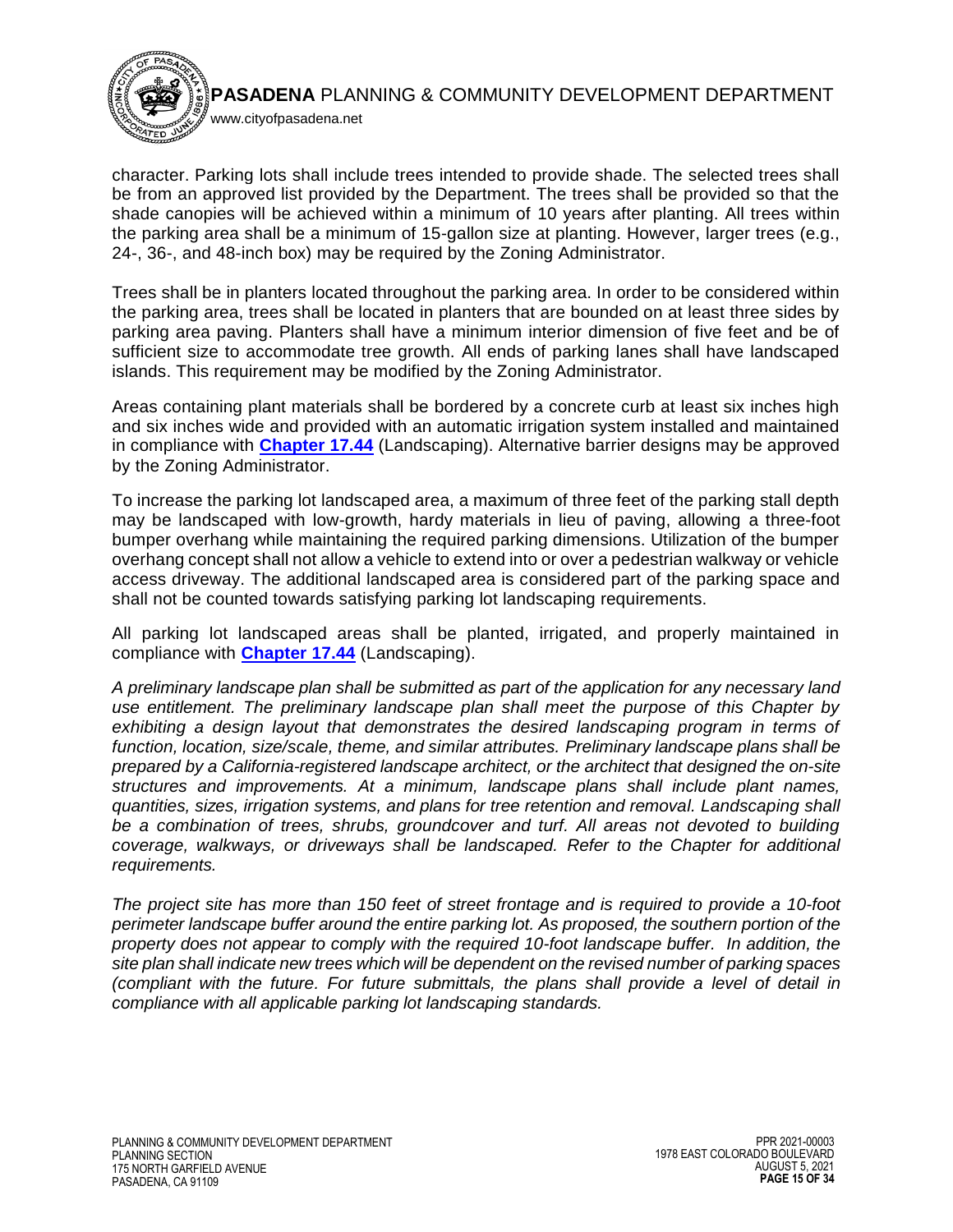

# **Loading Spaces [\(PMC §17.46.260\)](https://library.municode.com/ca/pasadena/codes/code_of_ordinances?nodeId=TIT17_ZONING_CODE_ART4SIPLGEDEST_CH17.46PALO_17.46.260NULODEORELOSP)**

The number of loading spaces required are determined by the use and total gross floor area. The requirement for restaurants uses of a gross floor area of up to 20,000 square feet, one loading space is required. For projects with over 3,000 square feet of gross floor area, the first loading space shall be a minimum of 12 feet by 30 feet, with 14 feet of vertical clearance. The minimum turning radius shall be 25 feet for a loading space of 10 feet or less in width, and 45 feet for a loading space of over 10 feet in width. Loading spaces or areas shall not be located in required setbacks. Required loading spaces shall be on the site of the use or on an adjoining site. Please review Section for additional requirements.

*The plans do not identify loading spaces. On future submittals, demonstrate that one loading space meeting all applicable requirements is provided.*

## **Paving [\(PMC §17.46.300\)](https://library.municode.com/ca/pasadena/codes/code_of_ordinances?nodeId=TIT17_ZONING_CODE_ART4SIPLGEDEST_CH17.46PALO_17.46.300PA)**

All parking areas, circulation aisles, and accessways shall be paved with Portland cement concrete.

*Plans should provide a level of detail that demonstrates compliance with these standards where applicable.* 

## **Bicycle Parking [\(PMC §17.46.320\)](https://library.municode.com/ca/pasadena/codes/code_of_ordinances?nodeId=TIT17_ZONING_CODE_ART4SIPLGEDEST_CH17.46PALO_17.46.320BIPAST)**

Bicycle parking facilities shall be provided for any new structure, or addition to any existing structure that exceeds 15,000 square feet in gross floor area. Bicycle parking facilities shall be provided in compliance with the following table:

| <b>Type of Use</b>                                            | Min. No. of Bicycle Parking<br><b>Spaces Required</b> |
|---------------------------------------------------------------|-------------------------------------------------------|
| All nonresidential structures less<br>than 15,000 square feet | Four parking spaces (all Class 2)                     |

*The plans provided do not identify any bicycle parking spaces. For future submittals, please demonstrate compliance with the bicycle parking requirements of the Section linked above.* 

## **Signs [\(PMC §17.48\)](https://library.municode.com/ca/pasadena/codes/code_of_ordinances?nodeId=TIT17_ZONING_CODE_ART4SIPLGEDEST_CH17.48SI)**

Any signs proposed are subject to this Chapter, where applicable. Depending on the number of signs proposed, a Master Sign Plan and Design Review may be required.

*Plans do not provide any detailed information regarding signs. Plans should provide a level of detail that demonstrates compliance with these standards where applicable.* 

## **Drive-Through Businesses [\(PMC §17.50.090\)](https://library.municode.com/ca/pasadena/codes/code_of_ordinances?nodeId=TIT17_ZONING_CODE_ART5STSPLAUS_CH17.50STSPLAUS_17.50.090DRROBU)**

A fast food or formula fast food restaurant with drive-through service shall not be closer than 500 feet from the following uses: a park and recreation facility; a public or private school; or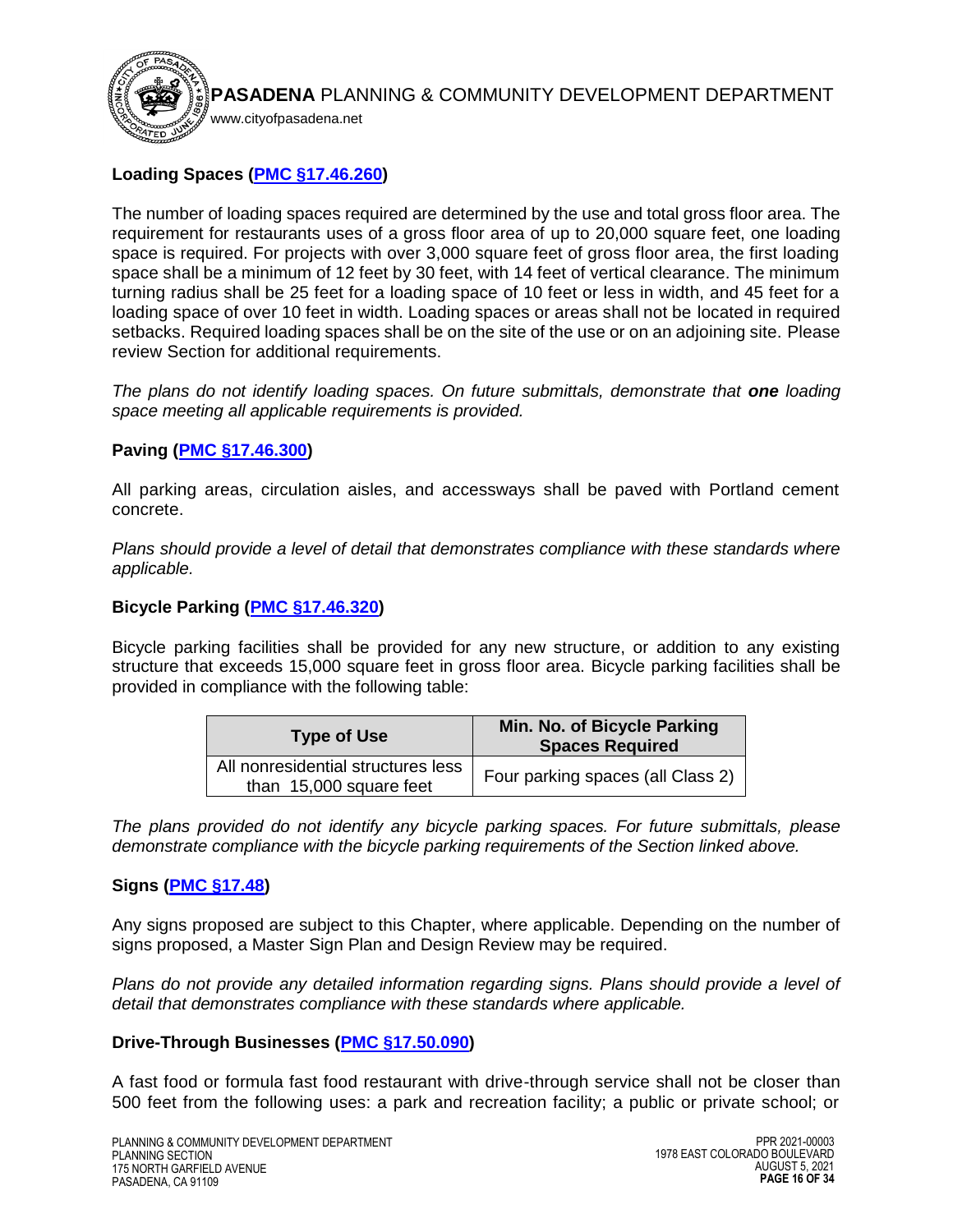

another fast food or formula fast food restaurant with drive-through service. The distance requirement shall be measured from site-to-site.

In addition to the standard application requirements for a Conditional Use Permit, an applicant for a restaurant with a drive-through business shall submit a litter clean-up plan, a parking and circulation plan, and a site plan that includes: driveway locations, placement of audible equipment (if this type of equipment will be used), landscaping, light standards, sign locations, and trash enclosures. A litter clean-up plan shall address litter clean-up on-site and off-site and shall include, but not be limited to, a litter pick-up schedule and a map of the clean-up area.

The approval of a drive-through business shall require that the review authority first make all of the following findings, in addition to those required for a Conditional Use Permit by [Section](https://library.municode.com/ca/pasadena/codes/code_of_ordinances?nodeId=TIT17_ZONING_CODE_ART6LAUSDEPEPR_CH17.61PEAPDI_17.61.050COUSPEMAPL)  [17.61.050:](https://library.municode.com/ca/pasadena/codes/code_of_ordinances?nodeId=TIT17_ZONING_CODE_ART6LAUSDEPEPR_CH17.61PEAPDI_17.61.050COUSPEMAPL)The proposed parking and circulation plan will provide adequate area for safe queuing and maneuvering of vehicles, and the site design will provide adequate buffering of the use from adjoining land uses; and

The proposed location of the drive-through business will not result in adverse impacts upon the vicinity after giving consideration to a litter clean-up plan, the hours of operation, and the site plan.

*The proposed drive-through business is located within 500 feet from another fast food restaurant with drive-through service (Taco Bell located at 1953 East Colorado Boulevard). The project would require approval of a Variance from the 500-foot separation requirement from another drive-through in addition to the Conditional Use Permit required for the drive-through component. On future submittals, please demonstrate compliance with all applicable development standards.*

# **Restaurants and Fast Food Restaurants (PMC [§17.50.260\)](https://library.municode.com/ca/pasadena/codes/code_of_ordinances?nodeId=TIT17_ZONING_CODE_ART5STSPLAUS_CH17.50STSPLAUS_17.50.260REFAFORE)**

Outdoor dining areas shall be defined by landscaping or other barriers approved by the Zoning Administrator. Fast food restaurants and restaurants with exterior take-out windows shall have the business name printed on all disposable containers and napkins.

*Plans should provide a level of detail that demonstrates compliance with these standards where applicable.* 

## **Entitlements and Process**

Based on the scope of proposed project, a discretionary application from Current Planning - Zoning Division is required for this project. At the minimum, the proposed project will require the following review processes:

- 1. **Certificate of Exception (Lot Line Adjustment):** Submittal of a Certificate of Exception is required to consolidate the six parcels into one parcel. The Hearing Officer will also be the decision making body for the Certificate of Exception, if submitted concurrently with the CUP and any additional entitlement applications found necessary.
- 2. **Certificate of Compliance (Legal Lot):** Submittal of a Certificate of Compliance is required to consolidate the six parcels into one parcel. The Hearing Officer will also be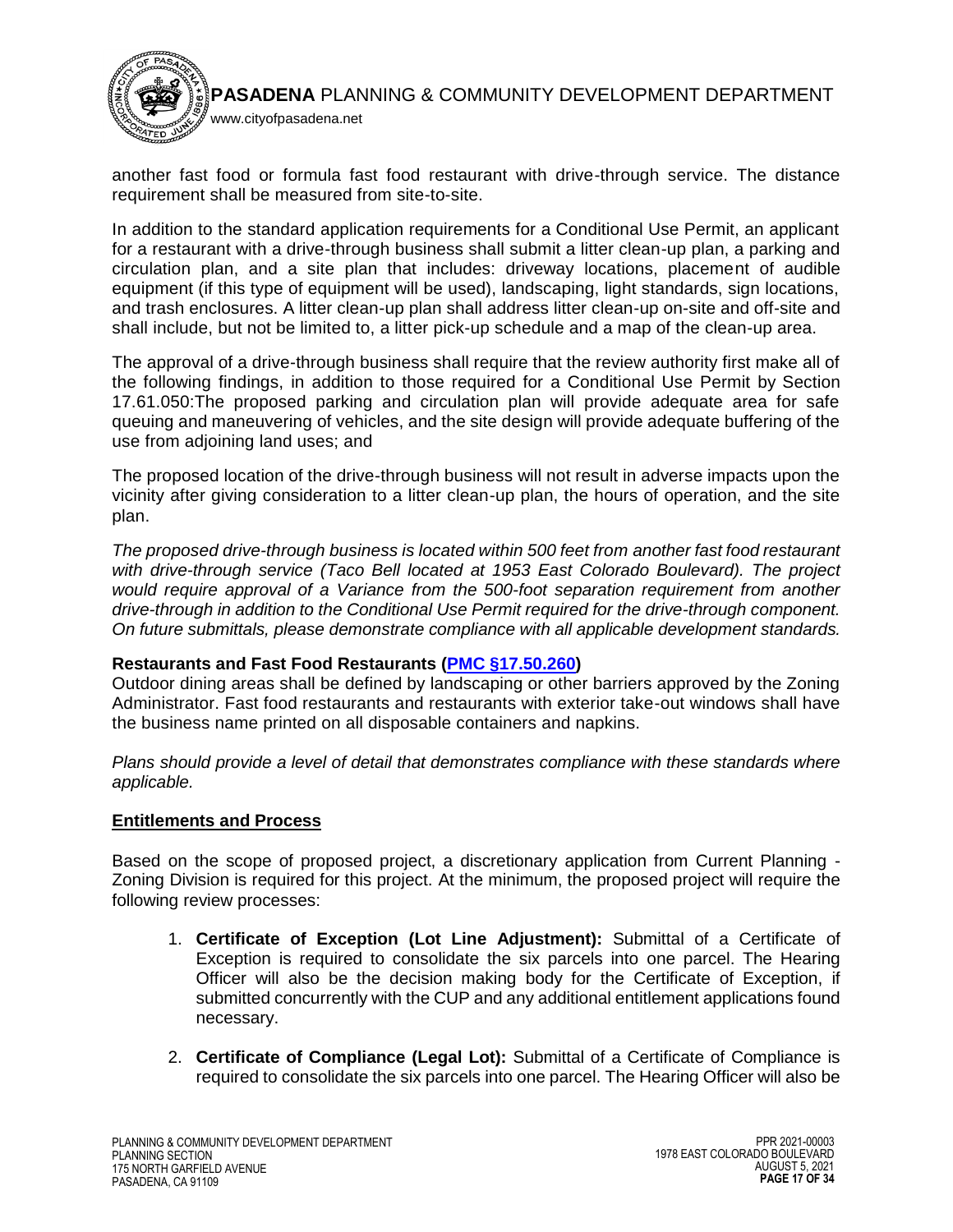

the decision making body for the Certificate of Compliance, if submitted concurrently with the CUP and any additional entitlement applications found necessary.

- 3. **Conditional Use Permit**: A Conditional Use Permit is required for the proposed use of Drive-through Businesses - Restaurants. The Conditional Use Permit must be reviewed by the Hearing Officer.
- 4. **Conditional Use Permit**: A Conditional Use Permit is required for the proposed extended hours of operation beyond 10:00 p.m. for a business within 150 feet of a residential zoning district. The Conditional Use Permit must be reviewed by the Hearing Officer.
- 5. **Variance:** A Variance is required to deviate from the required 500-foot separation distance from another restaurant with a drive-through service.
- 6. **Minor Variance:** A Minor Variance is required to deviate from the fixed five-foot setback along the front lot line (Greenwood Avenue) is required.
- 7. **Minor Variance:** A Minor Variance is required to deviate from the fixed five-foot setback along the front lot line (double frontage/South Berkeley Avenue) is required.

## **Environmental Review [\(PMC §17.60.070\)](https://library.municode.com/ca/pasadena/codes/code_of_ordinances?nodeId=TIT17_ZONING_CODE_ART6LAUSDEPEPR_CH17.60APFIPR_17.60.070ENAS)**

This project will be subject to the California Environmental Quality Act (CEQA). The project may qualify for a statutory exemption under the guidelines of the California Environmental Quality Act (Public Resources Code §21080(b)(9); Administrative Code, Title 14, Chapter 3, §15332, Class 32, In-Fill Development Projects. Section 15332 specifically exempts from environmental review infill development where: 1) the project is consistent with the applicable general plan designation and all applicable general plan policies as well as with applicable zoning designation and regulations; 2) the proposed development occurs within city limits on a project site of no more than five acres substantially surrounded by urban uses; 3) the project site has no value as habitat for endangered, rare or threatened species; 4) approval of the project would not result in any significant effects relating to traffic, noise, air quality, or water quality; and 5) the site can be adequately served by all required utilities and public services.

*The proper environmental review will be determined upon submittal of the formal application for the first required entitlement. Supplemental technical environmental studies for Transportation Impact Analysis, Air Quality, and Noise and Vibration Analysis (at cost) may be required as part of the environmental review.*

## **Mitigation/Condition Monitoring**

Upon completion of the project's CEQA compliance documentation, some form of mitigation monitoring may be required. Condition monitoring may also be required for the discretionary permits. Fees are associated with both mitigation and condition monitoring for the project.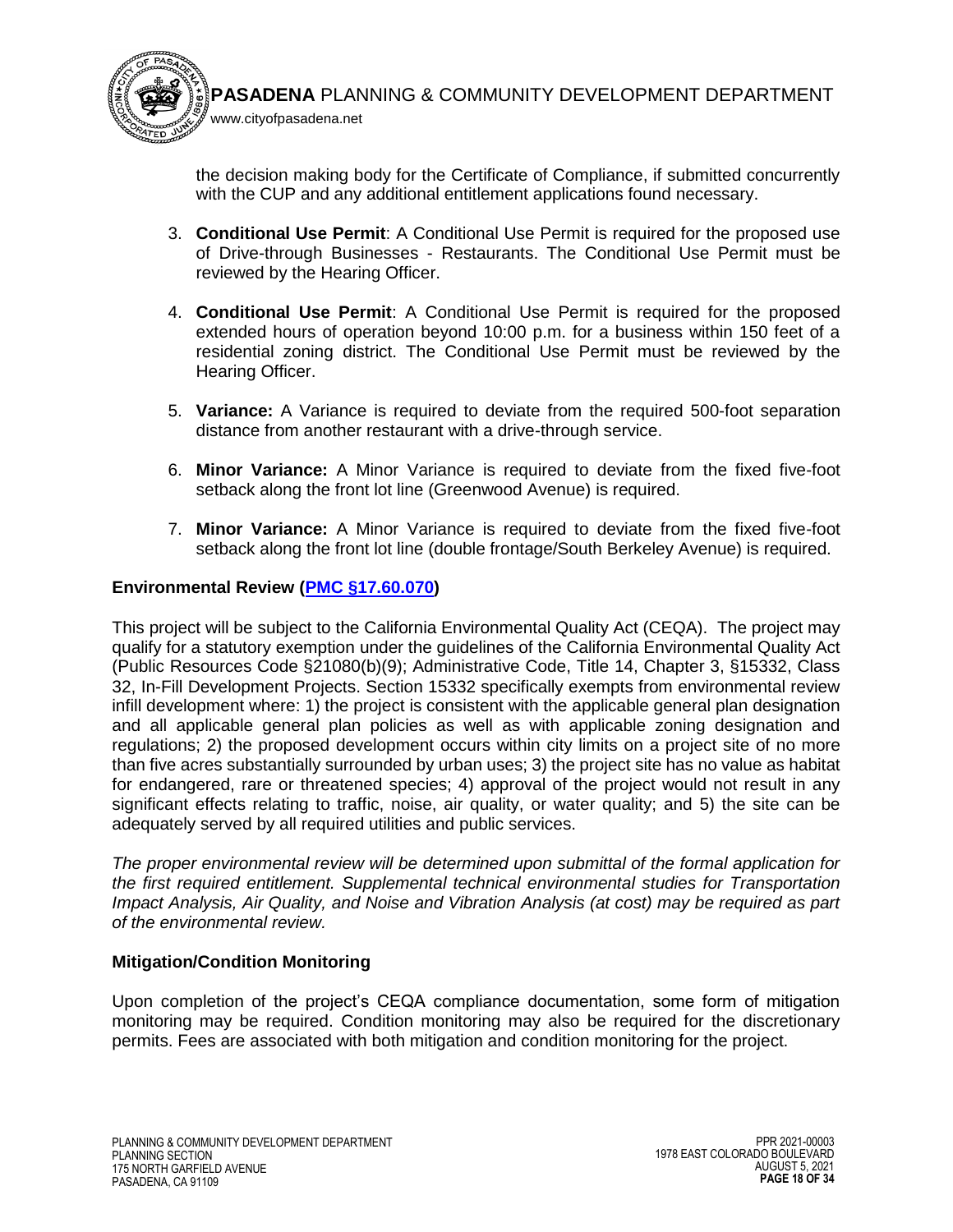

# **Climate Action Plan [\(CAP\)](https://ww5.cityofpasadena.net/planning/wp-content/uploads/sites/56/2018/03/Final-Pasadena-Climate-Action-Plan_3.5.2018.pdf)**

The City of Pasadena has an adopted Climate Action Plan (CAP). The overall purpose of the CAP is to present measures that will reduce local greenhouse gas emissions and align the City's reduction goals with statewide targets. In 2006, with the passage of the Global Warming Solutions Act, Assembly Bill (AB) 32, California became the first state in the U.S. to mandate state-wide reductions in GHG emissions as an effort to combat climate change. AB 32 sets a state-wide target to reduce GHG emissions to 1990 levels by 2020. In 2016, the enactment of Senate Bill (SB) 32 extended this commitment by raising the state-wide emissions target to 40 percent below 1990 levels by 2030. Overall, California's state-wide target is to reduce emissions 80 percent below 1990 levels by 2050. Discretionary projects requiring an EIR, MND, ND, SCEA, Addendums, or qualifying under the Class 32 exemption are subject to the CAP.

The City has made available a **[CAP Consistency Checklist](https://ww5.cityofpasadena.net/planning/wp-content/uploads/sites/56/2017/12/D-CAP-Consistency-Checklist.pdf)** that is intended to be a tool for new development projects to demonstrate consistency with Pasadena's CAP. The applicant may be required to complete/apply one of three options (A, B, or C) to the project

# **Estimated Fees (FY2021) [\(PMC §17.60.050\)](https://library.municode.com/ca/pasadena/codes/code_of_ordinances?nodeId=TIT17_ZONING_CODE_ART6LAUSDEPEPR_CH17.60APFIPR_17.60.050APFE)**

Although no Zoning Code-related entitlements are requested at this time, the following application fees are provided as a courtesy:

- Conditional Use Permit for Drive-Through: \$5,419
- Combination Permit for Conditional Use Permit (Extended Hours of Operation): \$329
- Combination Permit for Certificate of Exception (Lot Line Adjustment): \$329
- Combination Permit for Certificate of Compliance (Legal Lot): \$329
- Combination Permit for Variance (500-Foot Separation): \$329
- Combination Permit for Minor Variance (Front Setback -Greenwood Avenue): \$329
- Combination Permit for Minor Variance (double frontage/South Berkeley Avenue): \$329
- Records Management Fee: 3% added to total application fees
- Public Hearing Notice Board: \$12 (fee charged per board)
- Environmental Study/Reviews: At cost

Fees are subject to change and are based on actual rates at the time of formal submittal. Rates referenced run through June 30, 2021.

#### <span id="page-18-0"></span>**DESIGN & HISTORIC PRESERVATION:**

Plan Reviewer: Edwar Sissi Phone: (626) 744-6738 Email: [esissi@cityofpasadena.net](mailto:esissi@cityofpasadena.net)

# **HISTORIC PRESERVATION REVIEW:**

Pursuant to Pasadena Municipal Code (PMC), Section, 17.62.080(A), if a project proposes demolition or a major project affecting a building, site, object or structure that is 45 years or older, submittal of an application for Historic Resource Evaluation is required to determine if the property is a historic resource and, therefore, the requirements of PMC Section 17.62.090 will apply to the project.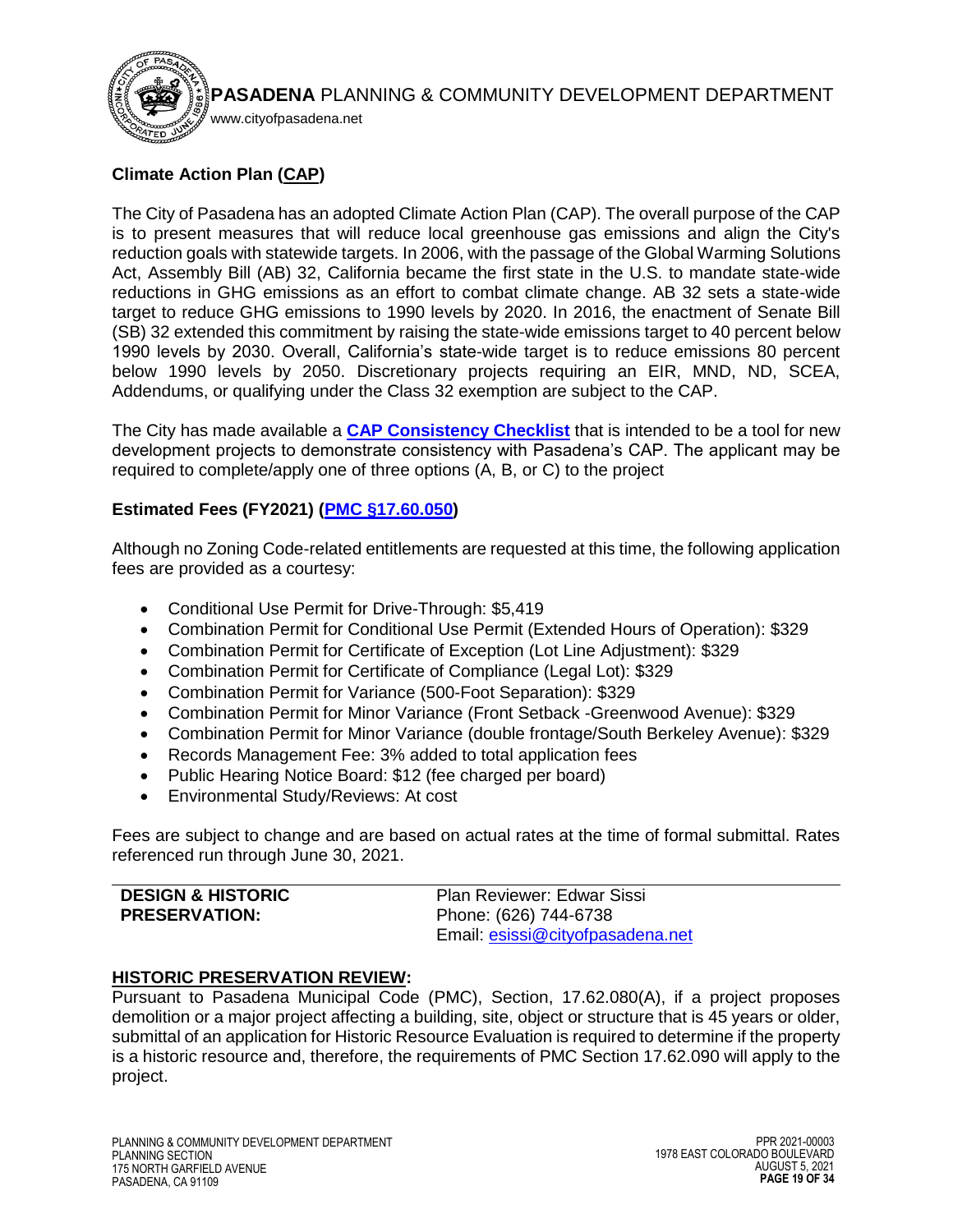

Records indicate the existing restaurant building was constructed in 1979, with additions made in the mid-1980s. The remainder of the site consists of surface parking. With these conditions known, the property is not older than 45 years old, and therefore does not require a Historic Resource Evaluation for its proposed demolition.

## **DEMOLITION WITHOUT A BUILDING PERMIT FOR A REPLACEMENT PROJECT:**

In addition to the demolition review, the municipal code also prohibits demolition unless the City has already issued a building permit for a replacement project on the site.

The code allows a developer or property owner to apply for an approval to demolish a building prior to issuance of a building permit for a replacement project. Staff may approve the application if it adopts findings that the building does not qualify as a landmark, that the demolition of the building does not result in the loss of habitable dwelling units on a property zoned for residential use, and that the demolition would not disrupt a continuous grouping of significant buildings or create an inappropriate void in the character of the area OR it may adopt the single finding that the demolition serves an overriding public benefit and will not be detrimental to surrounding property. Staff may deny the application if these findings cannot be met. Decisions on these applications may be appealed to or called for review by the Historic Preservation Commission or City Council.

## **DESIGN REVIEW**

Pursuant to Pasadena Municipal Code (PMC), Section 17.61.030, Table 6-3, design review is required for new construction of projects in the East Colorado Specific Plan (ECSP) area for structures that are 5,000 square feet or larger.

The project plans identify the proposed construction of the new drive-through In-N-Out restaurant with an overall size of 3,879 square feet. At this size, the project does not meet the criteria under Table 6-3; therefore, design review is not required.

<span id="page-19-0"></span>

| <b>ECONOMIC DEVELOPMENT:</b> | Plan Reviewer: Eric Duyshart        |
|------------------------------|-------------------------------------|
|                              | Phone: (626) 744-7353               |
|                              | Email: eduyshart@cityofpasadena.net |
|                              |                                     |

No comments provided.

<span id="page-19-1"></span>

| <b>FIRE DEPARTMENT:</b> | Plan Reviewer: Vardan Azizian<br>Phone: (626) 744-7574 |
|-------------------------|--------------------------------------------------------|
|                         | Email: vazizian@cityofpasadena.net                     |

These requirements are based on the 2019 Title 24 and are subject to change based on when the building and fire plans are submitted for review and permits.

**Minimum Fire Flow/Fire Hydrants:** All structures shall have the minimum fire flow (GPM) required by Appendix-B and the quantity and spacing of fire hydrants as required by Appendix-C of Title 24, Part 9, California Fire Code.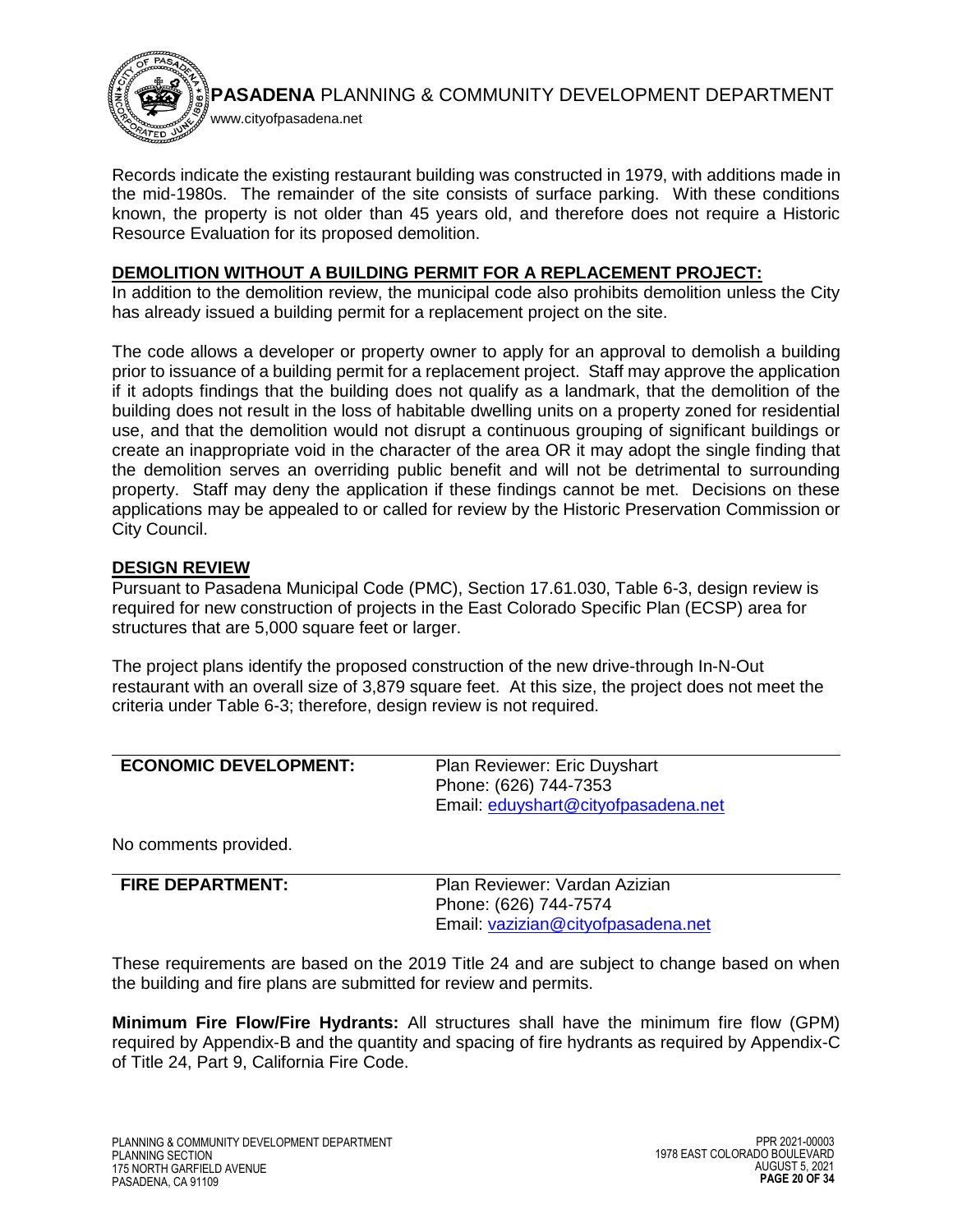

**Automatic Fire Sprinkler System:** The structure shall be provided with a fully automatic fire sprinkler. Shop drawings are to be submitted by contractor for review and approval prior to construction. PMC, CFC Chapter 9.

**Fire Department Fire Sprinkler Connections:** Shall be comprised of:

- FDC shall be located a minimum of 25-feet from the building and within 100-feet of a public fire hydrant.
- (2) 2-1/2" CLAPPERED internal swivel outlet X 2-1/2" CLAPPERED internal swivel outlet X 4" FDC
- Shall be clearly labeled to indicate FDC for Fire Sprinklers.
- A clear dimension of 3-feet shall be maintained around the perimeter of each fire department appliance.
- Approved protective vehicle bollards are to be installed when fire appliances are subjected to physical damage.
- All fire appliances except for fire hydrants shall be cleaned, primed, and painted fire engine red enamel or Krylon.

**Knox Box**: All access gates across roadways or entrances to facilities shall fail unlocked/open in the event of any loss of power. All access gates and main entrance doors shall have a Knox Box or Knox Control Key Switch installed. Obtain Knox Box Applications from the Pasadena Fire Department Permit Desk.

<span id="page-20-0"></span>

| <b>FIRST SOURCE LOCAL HIRING:</b> | Plan Reviewer: Antonio Watson     |
|-----------------------------------|-----------------------------------|
|                                   | Phone: (626) 744-8382             |
|                                   | Email: awatson@cityofpasadena.net |
| No comments provided.             |                                   |
|                                   |                                   |
|                                   |                                   |

<span id="page-20-1"></span>

| <b>HEALTH DEPARTMENT:</b> | <b>Plan Reviewer: Carly Williams</b> |
|---------------------------|--------------------------------------|
|                           | Phone: (626) 744-6061                |
|                           | Email: cwilliams@cityofpasadena.net  |

Plan submittal to the Health Department will be required for the construction of a food facility. All food and beverage facilities must comply with PMC 8.12 and the California Retail Food Code. Refer to the Plan Check Construction Guidelines; this document provides an overview of the plan check process and an outline of the structural requirements that the California Retail Food Code requires for all retail food facilities.

Food facilities shall adhere to the regulations established in the Tobacco Use Prevention Ordinance (PMC 8.78). Smoking in outdoor public areas is prohibited throughout the City of Pasadena. Refer to the following link for more information:

 $\geq$  8.78.071 – Prohibition of smoking in certain outdoor public places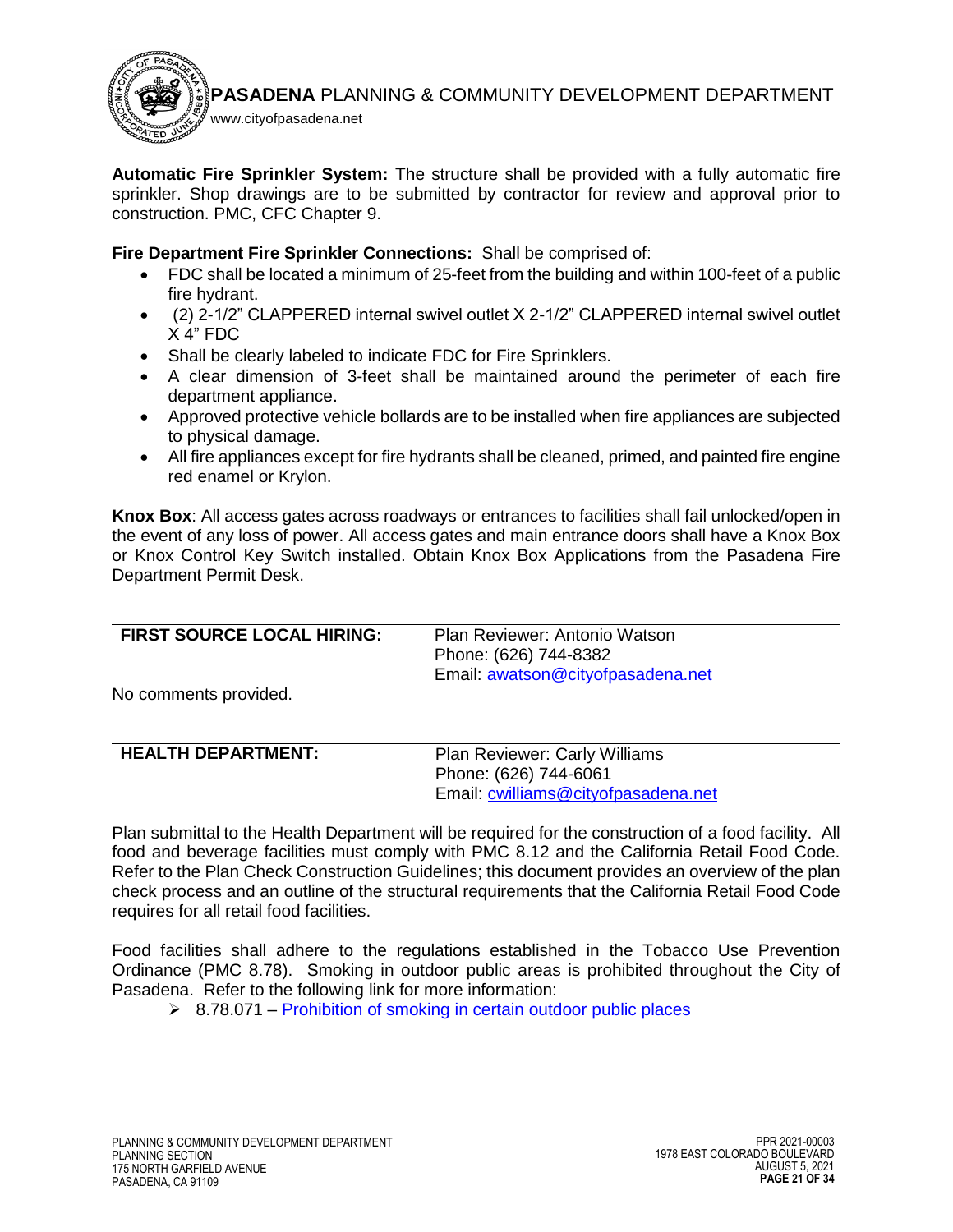

www.cityofpasadena.net

#### <span id="page-21-0"></span>**HOUSING DEPARTMENT:** Plan Reviewer: Jim Wong

Phone: (626) 744-8316 Email: [jwong@cityofpasadena.net](mailto:jwong@cityofpasadena.net)

This project does not included housing, therefore it is exempt from Inclusionary Housing Requirements. The project does not entail the demolition of existing housing units, therefore the Tenant Protection Ordinance is not applicable.

<span id="page-21-1"></span>

| <b>DEPARTMENT OF</b> | Plan Reviewer: Yannie Wu, P.E.       |
|----------------------|--------------------------------------|
| <b>PUBLIC WORKS:</b> | Phone: (626) 744-3762                |
|                      | Email: <i>ywu@cityofpasadena.net</i> |

## **License Agreement:**

No private improvements may be placed within the public right-of-way, including, but not limited to, soldier beams, tie-backs, utility conduits, backflow preventers, transformers, fire sprinkler valve, decorative sidewalk and applicable parade post holes on Colorado Boulevard per Standard Drawing S-419. Private improvements may only be placed in the public right-of-way by submitting a license agreement, which must be approved by the City. The license agreement application for any private improvement within the public right-of-way shall be submitted to the Department of Public Works for review and shall be approved by the City before any permits are granted.

The applicant shall submit the application, plan and processing fee, associated with processing the license agreement, at least three to four (3-4) months prior to the issuance of any permits. An approved license agreement will allow the applicant to install and maintain the private improvements within the public right-of-way with conditions.

A license agreement for shoring requires an indemnity bond in order to guarantee that shoring and tie-backs are free from defect due to faulty material, workmanship and failure. Upon review of the license agreement exhibits, an indemnity bond estimate will be prepared and forwarded to the applicant. The estimated amount is equivalent to the cost of reconstructing the public right of way, including all affected utilities, public facilities, and infrastructures, based on the plane of failure at a 45-degree angle from the lowest point of excavation. The indemnity bond shall be submitted to the City prior to the execution of the agreement and the issuance of any building or demolition permits.

All steel rods in every tie-back unit shall be relieved of all tension and stresses, and any portion of soldier beams and any portion of the tie-backs located be removed entirely from the public right-of-way. A monthly monitoring report stamped and certified by a licensed surveyor shall be submitted to indicate that the deflection from any piles or soldier beams does not exceed one inch. Upon completion of construction, the developer or his contractor shall remove all tie-back rods within the public right-of-way. The removal shall be documented by a report certified by a licensed deputy inspector. The report shall be submitted to the City for review and approval. The applicant will be charged a penalty of \$7,000 for each tie-back rod not removed from the public right-of-way. For temporary tie-backs or shoring, the maximum width of the license area fronting the development frontage(s) shall only extend to the centerline of the public right-of-way.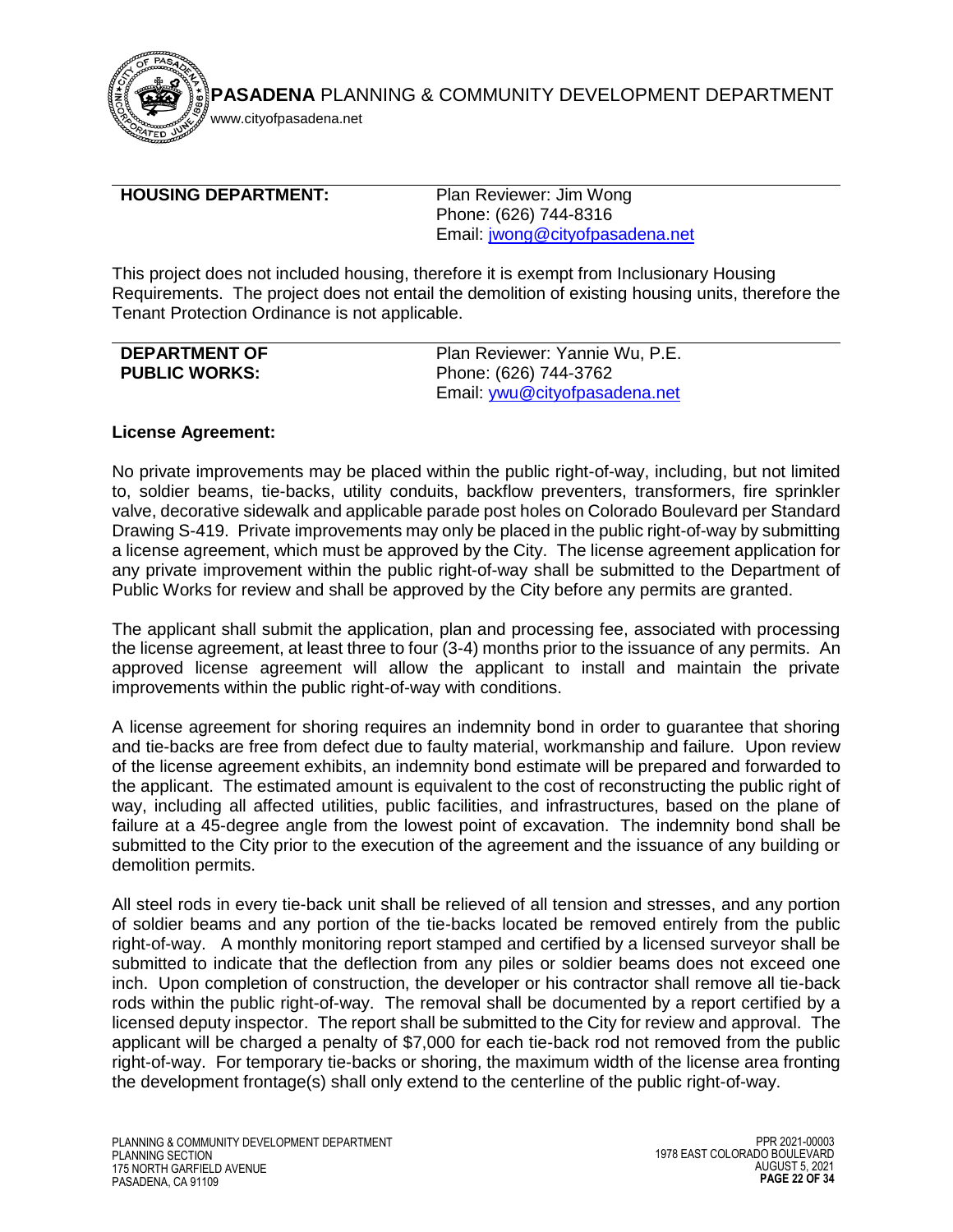

# **Public Improvements:**

The applicant shall comply with any applicable Department of Transportation conditions in regards to public right of way.

All new utility trenches shall be designed along the frontage of Berkeley Avenue only. Excavations in the street for utility connections shall be as close as possible to each other and the pavement shall be restored contiguously between extreme excavations. Restoration of asphalt concrete pavement shall be per Standard Plan S-416. The street restoration shall be completed prior to the issuance of Certificate of Occupancy.

The applicant shall demolish existing and construct the following public improvements along the subject development frontages of Berkeley Avenue and Greenwood Avenue, including concrete drive approach per Standard S-403; concrete sidewalk per Standard Plan S-421; concrete curb and gutter per Standard Plan S-406. The existing concrete sidewalk is four feet wide along Berkeley Avenue; the applicant shall remove and replace with a 5-ft wide concrete sidewalk. Any proposed closure of the existing drive approach shall be replaced with standard sidewalk and curb and gutter, with parkway to match existing. The public improvements shall be completed prior to the issuance of Certificate of Occupancy.

The proposed development shall connect to the public sewer on Berkeley Avenue with one or more new six-inch diameter house sewers laid at a minimum slope of two percent. In accordance with PMC Chapter 13.24.010, house sewer "means that part of the horizontal piping beginning 24 inches from the exterior wall of the building or structure and extending to its connection with the public sewer." The section of house sewers within the public right-of-way - from the property line to the public sewer, or within easement, shall be vitrified clay or cast iron pipe. The house sewer shall meet City Standards as determined by the Department of Public Works, and a permit issued by the Department of Public Works is required for work within the public right-of-way. The construction of all new house sewers shall be completed prior to the issuance of Certificate of Occupancy.

The existing street lighting on Colorado Boulevard fronting the subject site is substandard. In order to improve pedestrian and traffic safety, the applicant shall replace/renovate existing street lighting, on the frontages of the subject property per the City requirements and current standards. The renovation shall include but not limited to new LED light(s), conductors, lamp socket, fuse, globe/lantern, globe holder, photo cell, and miscellaneous related parts.

In the event where the existing street light pole determined, by the City, to be deteriorated and/or damaged, the applicant shall replace the existing street light pole with a new street light pole in kind. The replacement shall include but not limited to new pole, new footing, new LED light(s), conduit, conductors, lamp socket, fuse, globe/lantern, globe holder, photo cell, and other miscellaneous related parts. The applicant shall schedule a street lighting pre-inspection with the Public Works inspector to determine the details/scope of the replacement/renovation of the existing street lighting. Please contact 626-744-4195 or via email: [pw](mailto:pw-permits@cityofpasadena.net)[permits@cityofpasadena.net](mailto:pw-permits@cityofpasadena.net) to schedule a street lighting pre-inspection, prior to the issuance of any permits.

If the existing street lighting system along the project frontage is in conflict with the proposed development/driveway, it is the responsibility of the applicant to relocate the affected street lights,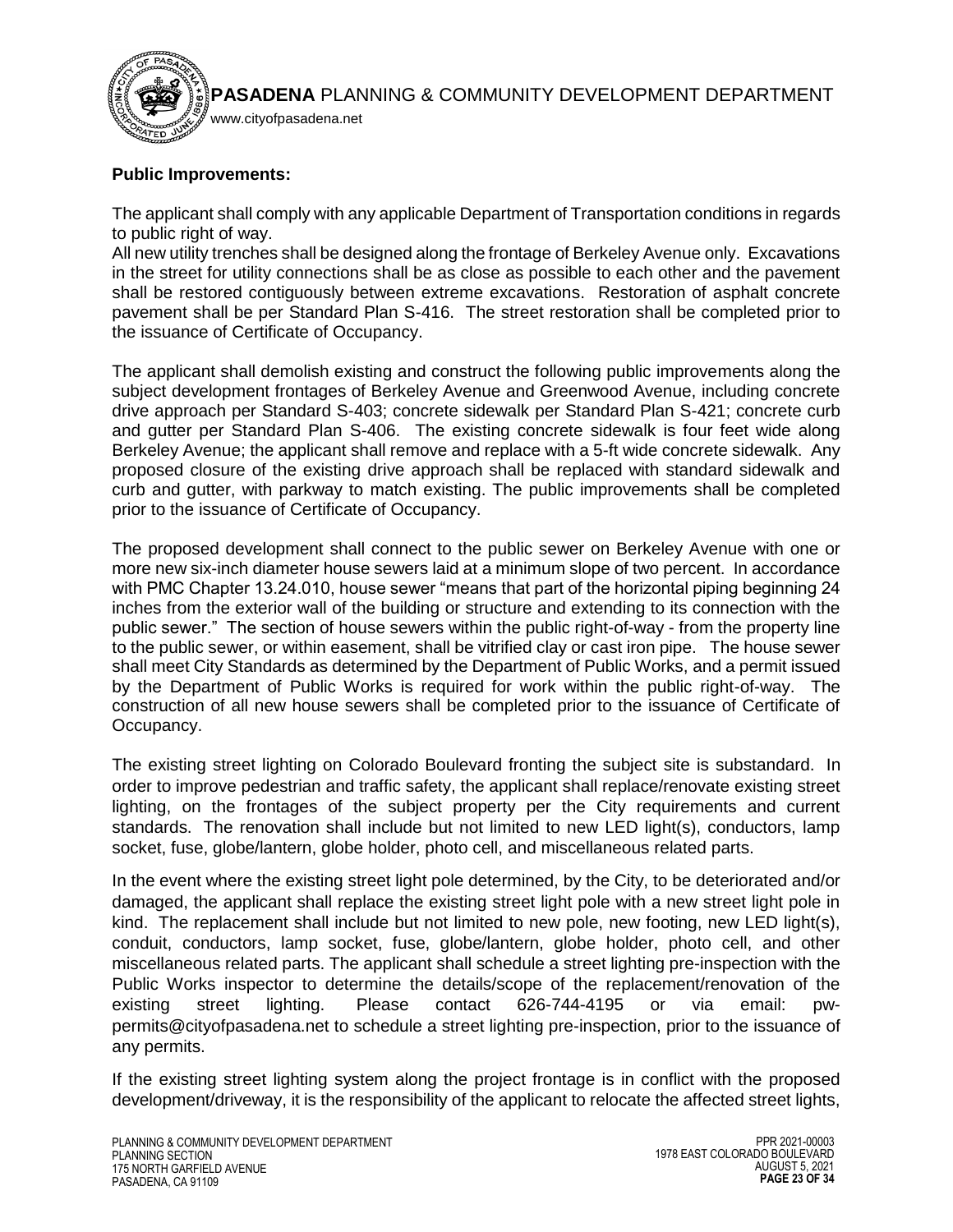

including new LED lights, conduit(s), conductors, electrical services, pull boxes and miscellaneous appurtenant work in a manner that complies with the requirements and receives the approval of the Department of Public Works.

The applicant is responsible for the design, preparation of plans and specifications, and construction of all required public improvements. Plans for the above improvements shall be prepared by a civil engineer, registered in the State of California. Upon submittal of improvement plans to the Departments of Public Works for review, the applicant will be required to place a deposit with the department to cover the cost of plan checking and construction inspection of the improvements. The amount of deposit will be determined when the plans are submitted and will be based upon the estimated cost to the department for the work. Note that building plans approved by the City's Planning (Building) Department do not constitute approvals for work in the public right-of-way. Independent plans shall be submitted to the Department of Public Works – Engineering Division – at 175 North Garfield Avenue. The applicant is encouraged to submit these plans as early as possible to avoid delays in the issuance of Certificates of Occupancy.

The existing curb ramp the southwest corner of Berkeley Avenue and Colorado Boulevard is in compliance with current standards. No further upgrade is required unless it is damaged by construction from the development.

## **Drainage:**

On-site drainage, such as roof drain and area drain discharge, shall be contained on-site per LA County Regional Water Quality Control Board's current permit.

## **Existing City Tree Protection:**

All new drive approaches shall be at least seven (7) feet clear of the existing street trees measured from the edge of the trunk closest to the drive approach. All public trees shall be protected and fenced with a posting on the fences advising of the tree protection.

To protect existing City trees during construction, the applicant shall fully conformed to the Tree Protection Guidelines signed by the City Manager. The full guidelines is available at the following link:<https://www.cityofpasadena.net/public-works/engineering-and-construction/engineering/>

A Tree Protection Zone (TPZ) shall be established for all existing City trees within the scope of a construction project. The TPZ extends from the base of the tree to four (4) radial feet beyond the dripline of a tree and applies to the entirety of the tree – from the roots to the canopy of the tree.

The applicant is prohibited from the following within a designated TPZ: construction vehicle access, construction vehicle operation, staging of materials, and trenching without the consent of the Department of Public Works.

The applicant shall at minimum provide the following within a designated TPZ: mulching, irrigation, and protective fencing.

Prior to the issuance of any permit, the applicant shall submit a Preliminary Tree Protection Plan (PMC Ch. 8.52 – City Trees and Tree Protection Ordinance), prepared by a Landscape Architect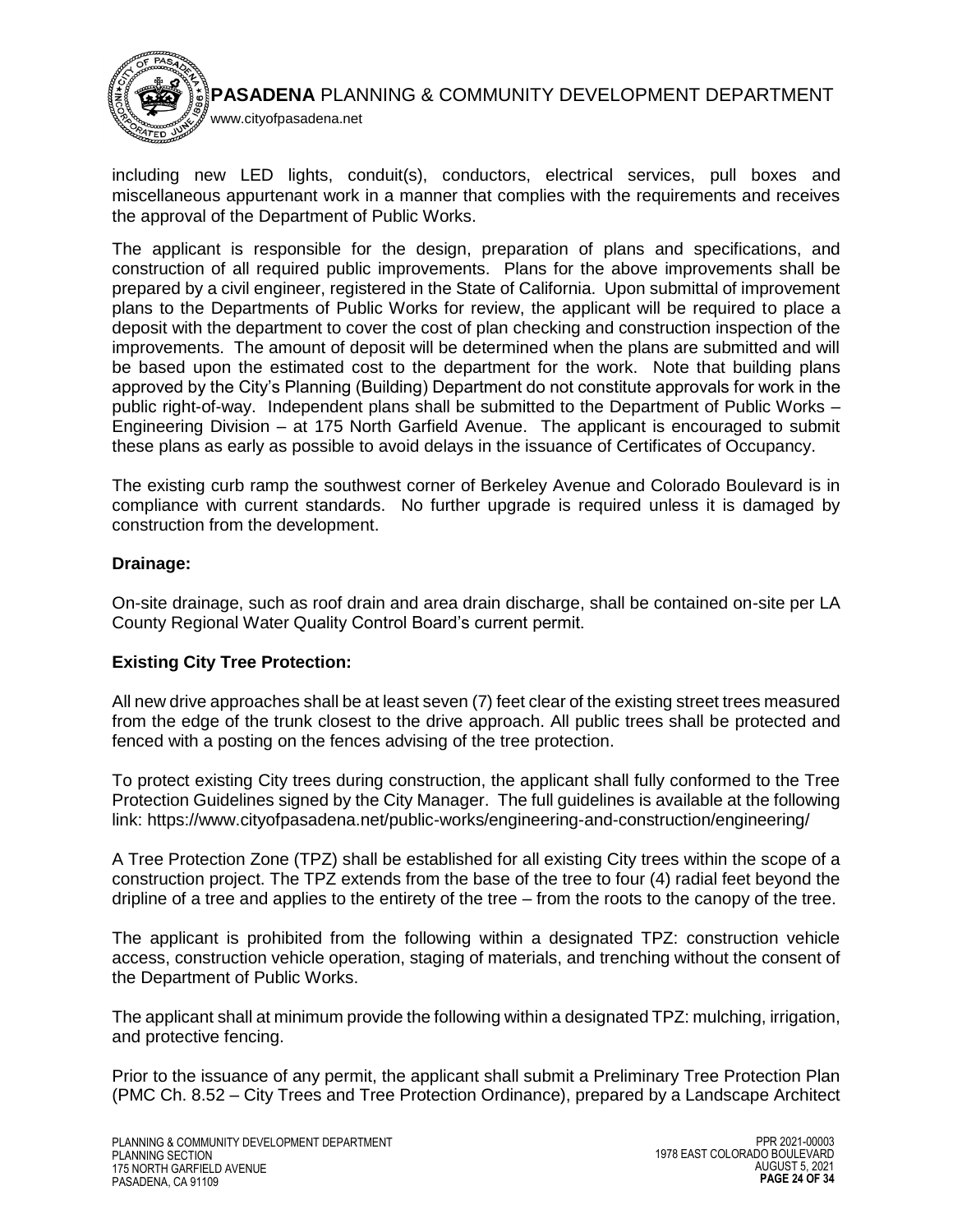

www.cityofpasadena.net

or certified Arborist, showing the TPZ and all structures, footings, and grading that may impact City trees shall be submitted to the Department of Public Works, for review and approval. Given that each construction project poses unique conditions, it is the responsibility of the applicant to develop a Tree Protection Plan based off the TPZ standards to the extent feasible. The Plan shall conform to the Tree Protection Standards which specifically require showing the locations of all existing trees, their diameters, canopies, whether the tree is a public tree or private tree, as well as any trees to be planted with their canopy at mature size. The final conditions of the Tree Protection Plan shall be approved by the Forestry Superintendent. A non-refundable flat fee, per the current General Fee Schedule, will be required for staff time to review the Tree Protection Ordinance compliance.

Prior to any construction, tree protections including the installation of fencing to protect public trees must be in place. The fencing material shall be chain-link attached to posts inserted into the ground at the edge of the dripline and shall be a minimum of 6' in height. See Standard Plan S-642 – Tree Protection Chain Link Fencing. Fencing shall maintain visual lines of sight in order to avoid vehicle and pedestrian hazards. Fencing shall include a minimum 8.5" x 11" warning sign with the following information: 'Tree Protection Zone'; name and contact information of project owner or authorized representative; 'Please contact the City of Pasadena Citizen Service Center to report any concerns (626) 744-7311'. All protective fencing must be permitted, inspected and approved by Public Works prior to the commencement of any construction.

Prior to issuance of any permit, the applicant shall submit a valuation assessment report of the existing public tree(s) along the boundary of their project. The report shall be prepared by a registered Arborist and submitted to PNR for review and approval. If it is determined that the applicant has failed to care for any City tree within their Tree Protection Plan, and the health of the tree(s) was critically compromised requiring its removal, the applicant shall be liable for the following costs: assessed value of tree determined by a PNR Arborist using a current ISA assessment methodology; the removal cost determined by PNR; and any applicable infraction or administrative fines determined by Code Compliance.

Prior to issuance of any permit, a deposit in the amount of the applicant's total liabilities based on the aforementioned approved tree assessment report shall be submitted to the City. The deposit is fully refundable, less administrative fees, upon the satisfaction of Public Works prior to the issuance of a Certificate of Occupancy.

# **Right-of-Way Guarantee Deposit:**

In order to ensure that the developer maintains a clean and safe site during the construction phase of development, the applicant shall place a \$10,000 deposit with the Department of Public Works prior to the issuance of a building or grading permit. This deposit is a guarantee that the applicant will keep the site clean and safe, and will make permanent repairs to the abutting street improvements that are damaged, including striping, slurry seal/ resurfacing, street trees, curb, gutter, and sidewalk, either directly or indirectly, by the construction on this site. This deposit may also be used for charges due to damage to existing street trees and for City personnel to review traffic control plans and maintain traffic control.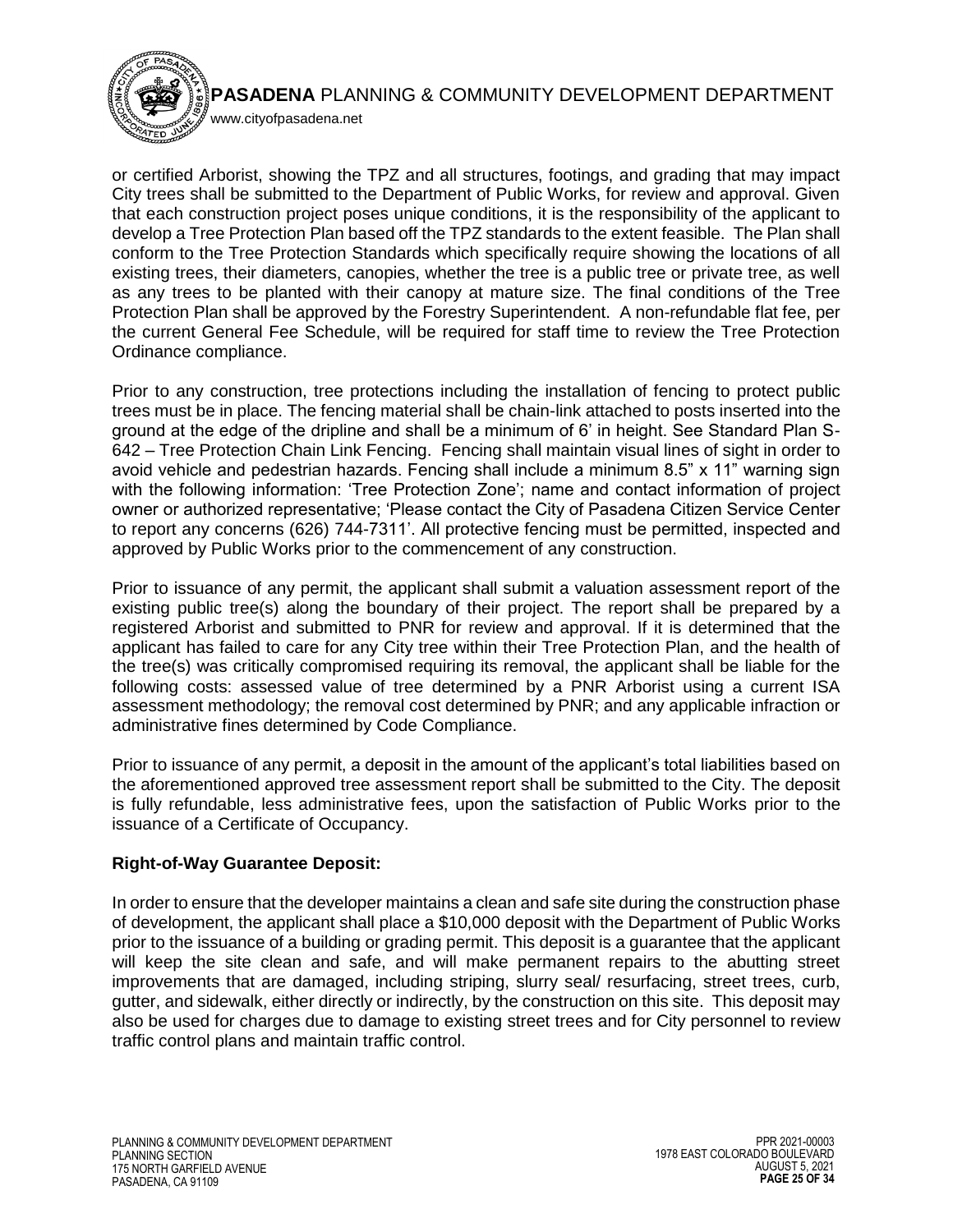

# **Construction Staging and Traffic Management Plan:**

Prior to the start of construction or the issuance of any permits, the applicant shall submit a Construction Staging and Traffic Management Plan to the Department of Public Works for review and approval. The template for the Construction Staging and Traffic Management Plan can be obtained from the Department of Public Works webpage at: [https://www.cityofpasadena.net/public-works/engineering-and-construction/engineering/.](https://www.cityofpasadena.net/public-works/engineering-and-construction/engineering/) A nonrefundable flat fee, based on the current General Fee Schedule, is required for plan review and on-going monitoring during construction. This plan shall show the impact of the various construction stages on the public right-of-way (and the private street) including all street occupations, lane closures, detours, staging areas, and routes of construction vehicles entering and exiting the construction site. An occupancy permit shall be obtained from the department for the occupation of any traffic lane, parking lane, parkway, or any other public right-of-way. All lane closures shall be done in accordance with the Manual of Uniform Traffic Control Devices (MUTCD) and California Supplement. If the public right-of-way occupation requires a diagram that is not a part of the MUTCD or California Supplement, a separate traffic control plan must be submitted as part of the Construction Staging and Traffic Management Plan to the department for review and approval. No construction truck idling or staging, material storage, or construction trailer are allowed in the public right-of-way.

In addition, prior to the start of construction or issuance of any permits, the applicant shall conduct a field meeting with an inspector from the Department of Public Works for review and approval of construction staging, parking, delivery and storage of materials, final sign-off procedure, and any of the specifics that will affect the public right-of-way. An appointment can scheduled online through the City website.

All costs associated with these conditions shall be the applicant's responsibility. Unless otherwise noted in this memo, all costs are based on the General Fee Schedule that is in effect at the time these conditions are met.

In addition to the above conditions, the requirements of all applicable Pasadena Municipal Code (PMC) will apply and be implemented during the corresponding plan review and permitting. They may include but not limited to:

- Sidewalk Ordinance Chapter 12.04
- Sewer Facility Charge Chapter 4.53
- Residential Impact Fee Chapter 4.17
- City Trees and Tree Protection Ordinance Chapter 8.52
- Construction and Demolition Waste Ordinance Chapter 8.62
- Holiday Moratorium of activities within public right-of-way Chapter 12.24.100

# **Estimated Fees:**

All costs associated with these conditions shall be the applicant's responsibility. Unless otherwise noted in this memo, all costs are based on the General Fee Schedule that is in effect at the time these conditions are met. A processing fee will be charged against all deposits. A Public Works permit is required for all construction and occupancies in the public right-of-way. If construction vehicles and equipment are parked off-site in the public right of way, the permit fee for street and sidewalk occupancy will be based on the area and duration corresponding to the current City's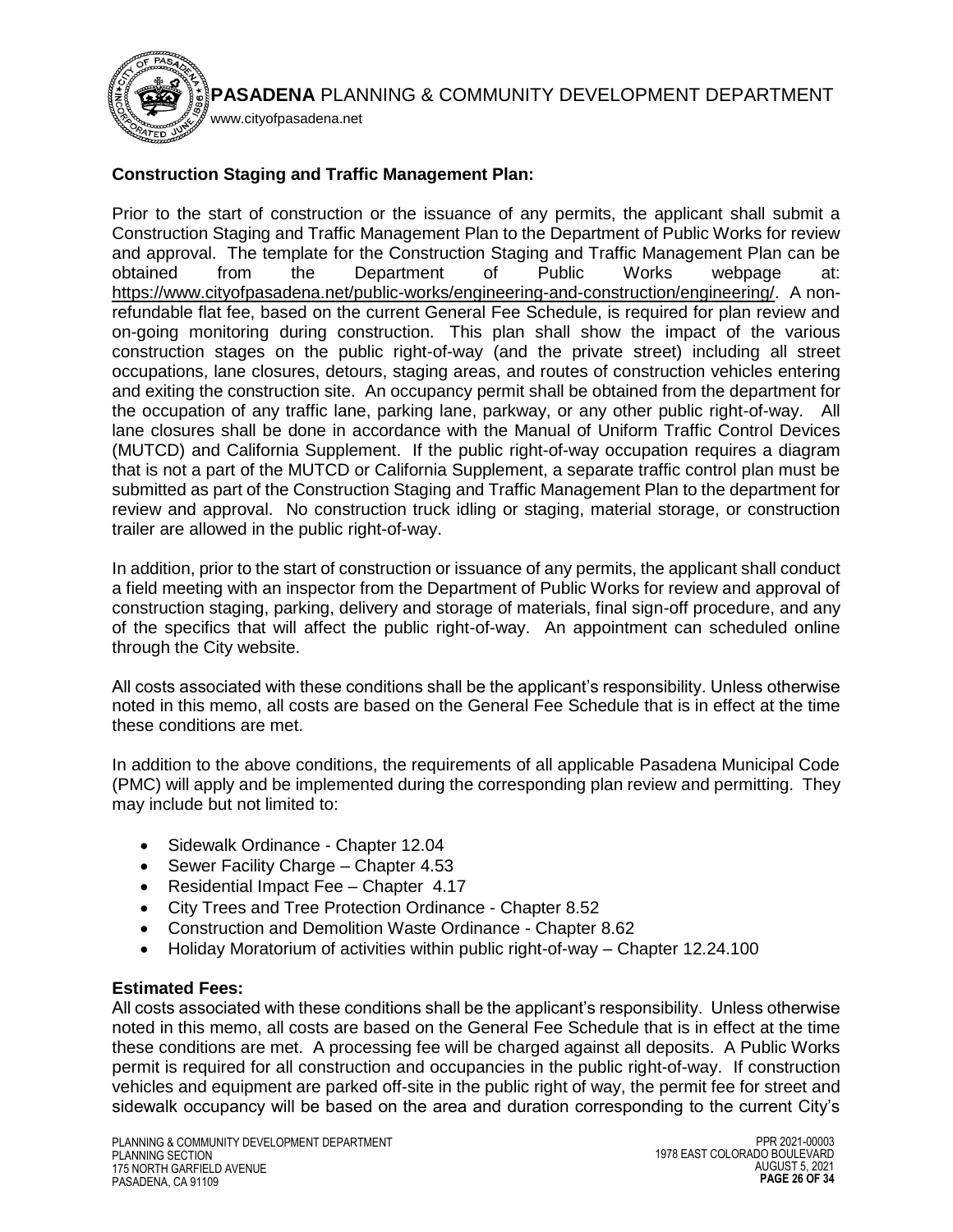

General Fee Schedule. For more information, please contact Yannie Wu-Bowman at 626-744- 3762.

<span id="page-26-0"></span>

| Plan Reviewer: Conrad Viana, P.E. |
|-----------------------------------|
| Phone: (626) 744-7424             |
| Email: cviana@cityofpasadena.net  |
|                                   |

The Department of Transportation received an application for the demolition of an existing restaurant and the construction of a proposed In N Out restaurant with drive thru.

The following conditions are in response to the plan application review and intended to be preliminary, are general in nature, and are to be used as points of general discussion. The following preliminary conditions are what would be required, at minimum:

**Transportation Analysis:** Trip generation rates at three existing In N Out restaurants shall be determined to estimate the daily and peak hour trip generation rates specific for this land use. With this information a Category 1 transportation analysis shall be prepared for this project to determine the anticipated traffic it may bring to the street network. When the applicant is ready to proceed, they shall contact the Department of Transportation, attention: Conrad Viana to begin the invoice process.

Appropriate traffic impact measures will be determined in conjunction with Public Works' street improvements and dedications.

**Queuing Analysis:** A queuing analysis at three existing In N Out restaurants, including the existing In N Out restaurant located at 2114 East Foothill Blvd, will be required to determine the minimum on-site vehicle stacking length required.

**Public Outreach:** The applicant shall develop a targeted traffic management plan with input from the affected residents, Council Districts and DOT to discourage intrusion of residential streets by project traffic to-and-from the project site. DOT encourages the applicant to begin the process immediately.

**On-site Traffic Operations:** The development shall have designated staff to provide on-site operations to control and monitor the traffic in and out of the development to prevent queueing conflicts onto public right-of-way, neighboring businesses, and bus operations. Restaurant staff should discourage motorists from blocking the adjacent public streets and driveways to access the development. DOT reserves the right to re-evaluate the traffic operations of this development and recommend improvements to the on-site traffic operations after construction if the on-site traffic control operations present any conflicts to public right-of-way.

**Street Design Guidelines:** Pursuant to the adopted Street Design Guide, the applicant shall comply with the following:

 Colorado Boulevard is classified as a City Connector and observed as a Commercial – Suburban. The existing Colorado Boulevard sidewalk width is 15' wide and shall be maintained.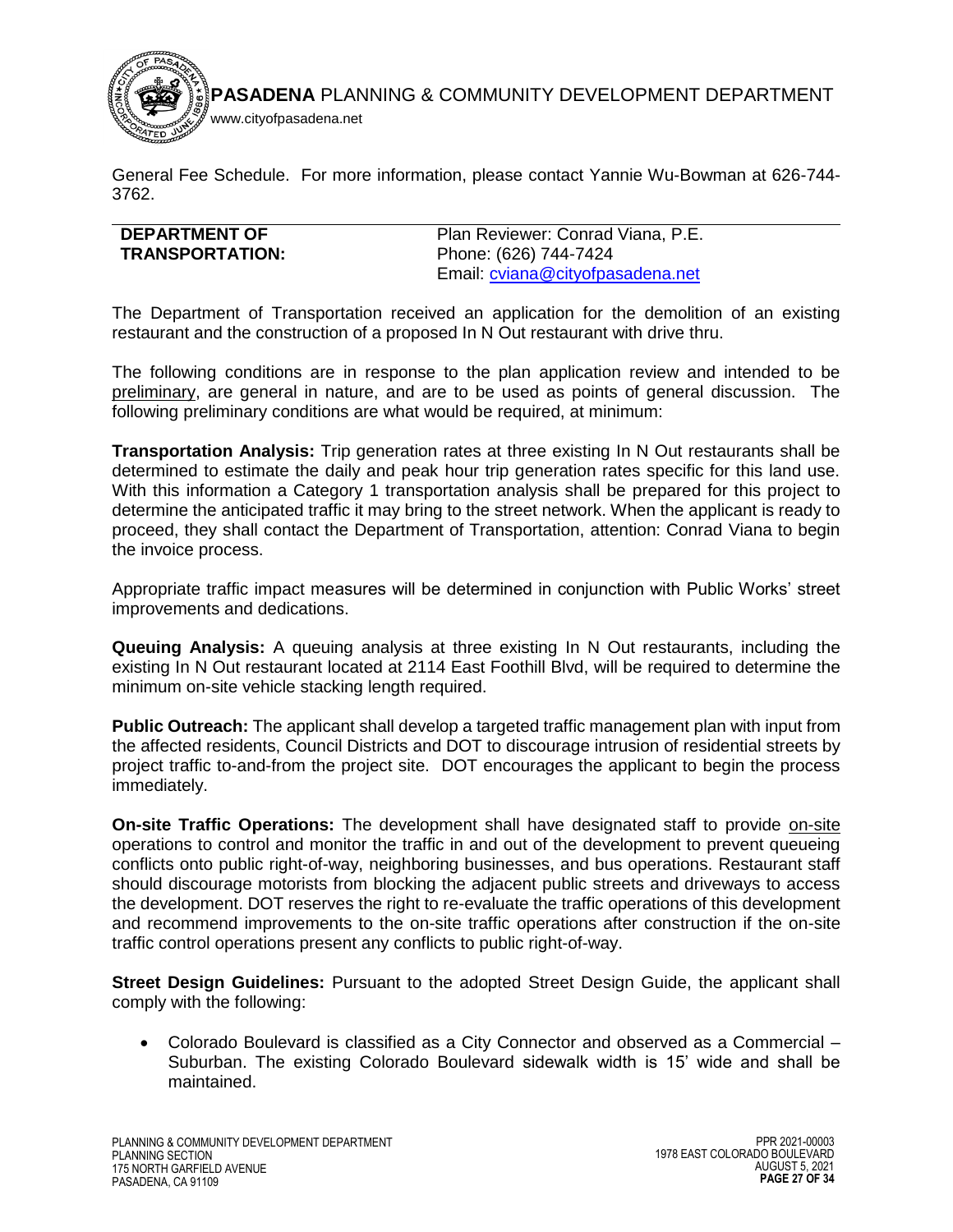

- Greenwood Avenue is classified as an Access Road. The existing Greenwood Avenue sidewalk width is 10' wide and shall be maintained.
- Berkeley Avenue is classified as an Access Road. The existing Berkeley Avenue sidewalk width is 10' wide and shall be maintained.
- The existing southwest corner radius at the Berkeley Avenue at Colorado Boulevard intersection is 15' and shall be maintained.

**Colorado Boulevard Driveway:** The proposed project driveway located on Colorado Boulevard shall restrict westbound left turn traffic movements into the site. Appropriate signage shall be installed prior to the issuance of the Certificate of Occupancy.

**Entry Gate(s):** The current plans do not show gates at the driveways. Further review will be required if parking lot entry gates are proposed.

Loading: Any project loading/unloading spaces shall be on-site. DOT will not install a loading zone for project use along the project frontage.

**Construction Staging & Traffic Management:** Prior to the start of construction or the issuance of any permits, the applicant shall submit a Construction Staging & Traffic Management Plan to the Department of Public Works for review and approval. This plan shall show the impact of the various construction stages on the public right-of-way including street occupations, parking space relocation agreements, closures, detours, staging areas, and routes of construction vehicles entering and exiting the construction site. Permitted hours for construction vehicles (delivery, haul) may be limited to the hours between 9:00 AM – 3:00 PM.

**Site access:** DOT shall monitor the management of traffic to and from the site for up to 12 months following the issuance of the project's Certificate of Occupancy to track and document the efficiency of traffic to and from the development. If traffic becomes an issue, the City shall use collected funds to install a "No Left Turn" sign with post that will prohibit project outbound left turns into Greenwood Avenue.

Deposit: \$600\*

\* The deposit, subject to partial refund or additional billing, shall be collected prior to the issuance of the first permit for construction (demolition or building).

**Transit:** In order to maintain the transit route schedule, the proposed project shall not interfere with bus operations (this includes, but is not limited to, building overhangs, awnings, landscaping, drive-through queue, etc.) including the effective loading and unloading of transit passengers on Colorado Boulevard during and after construction.

Pursuant to the adopted Street Design Guide, the applicant shall comply with the following:

 The development shall fund the purchase and installation of a real-time bus arrival device along the southwest side of Colorado Boulevard and Allen Avenue within the existing bus zone at the Colorado Boulevard and Allen Avenue intersection. (BusFinder - \$5,500)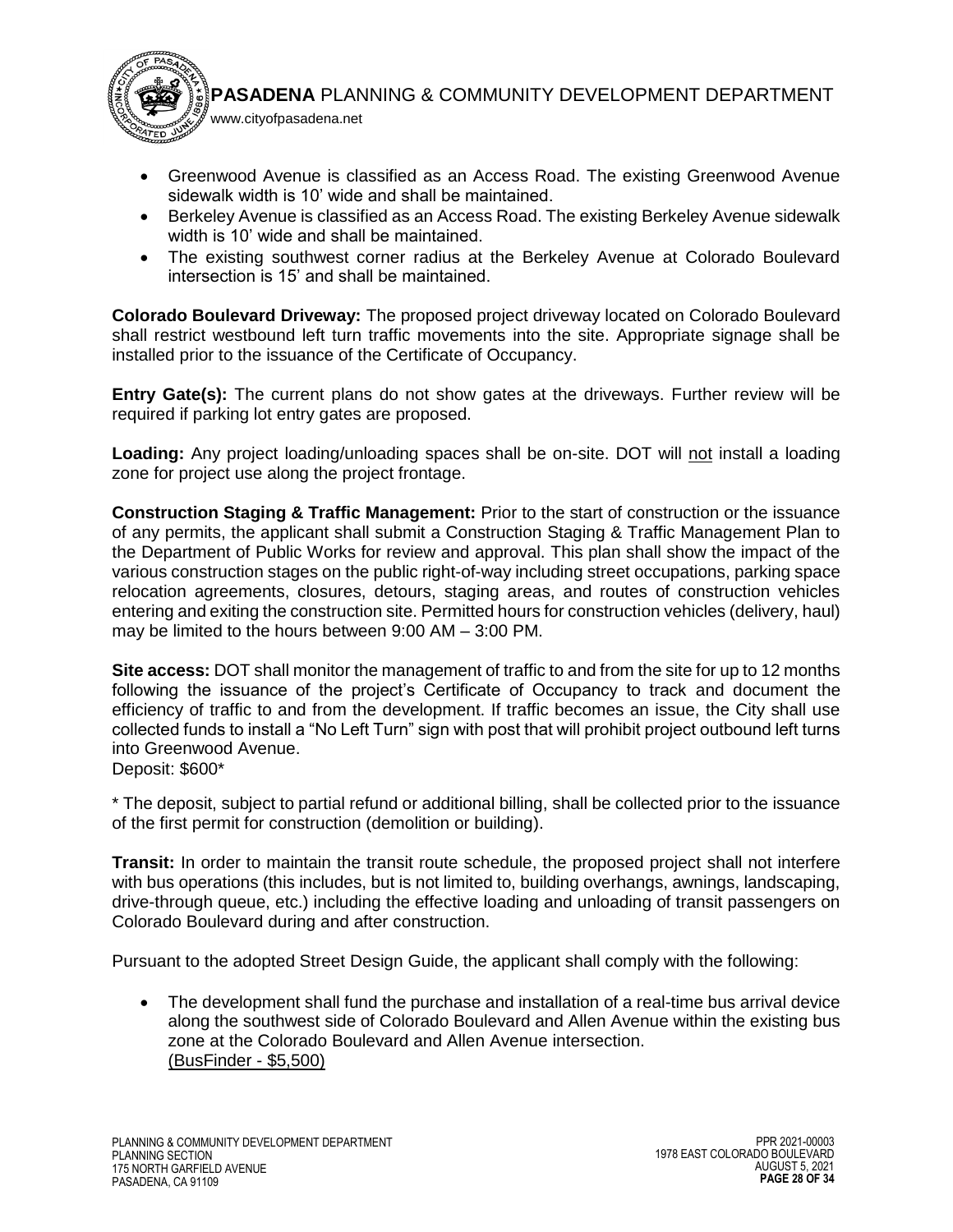

 The development shall fund the purchase and installation of a real-time bus arrival device along the northwest side of Colorado Boulevard and Allen Avenue within the existing bus zone at the Colorado Boulevard and Allen Avenue intersection. (BusFinder - \$5,500)

With the funds collected, the City will be responsible for the purchase and installation of the transit amenities. For more information, please contact the Transit Division at (626) 744-4055.

**Traffic Operations:** To reduce project vehicular trip impact and improve circulation in the project vicinity, the project shall install the following improvements:

- 1. At the intersection of Berkeley Avenue and Colorado Boulevard, the project shall:
	- a. install a video detection system for traffic management
	- b. install accessible pedestrian signal (APS) devices at all approaches of the intersection
- 2. At the Allen Avenue at Colorado Boulevard intersection, a CCTV camera shall be installed for performance monitoring

The applicant shall coordinate the implementation of the improvements with the Pasadena Traffic Division at (626) 744-8723.

**Traffic Impact Fee:** The Traffic Reduction and Transportation Improvement Fee (Ordinance No. 7076) will apply to all net new retail development square feet.

<span id="page-28-0"></span>

| <b>WATER &amp; POWER DEPARTMENT -</b> | Plan Reviewer: Eduard Avakyan      |
|---------------------------------------|------------------------------------|
| <b>POWER DIVISION</b>                 | Email: eavakyan@cityofpasadena.net |

The City of Pasadena Water and Power Department (Department) shall provide electric service to the proposed development located at 1978 E Colorado Blvd.

- Owner/developer shall provide a private property transformer vault or pad located closest to the street. The size of the transformer vault will vary depending on the size of the electrical service.
- Transformer vault shall an access hatch from above (open to sky). The hatch shall have drivable PWP truck access for equipment installation purposes.
- A utility easement shall be required if the electrical service crosses/feeds multiple parcels.
- Any required transformer room(s) located within a building structure shall be rated for 4 hour fire separation and meet all local Building & Fire Department requirements related to room ventilation and alarming.
- Owner/developer shall be responsible for the maintenance of the transformer vault, provide protection for the equipment in the transformer room, and allow access to the transformer room at all times to Department personnel and vehicles in accordance with the Department Electric Service Requirements Regulation 21. Department shall install concrete-encased primary service laterals to the property line at the owner/developer's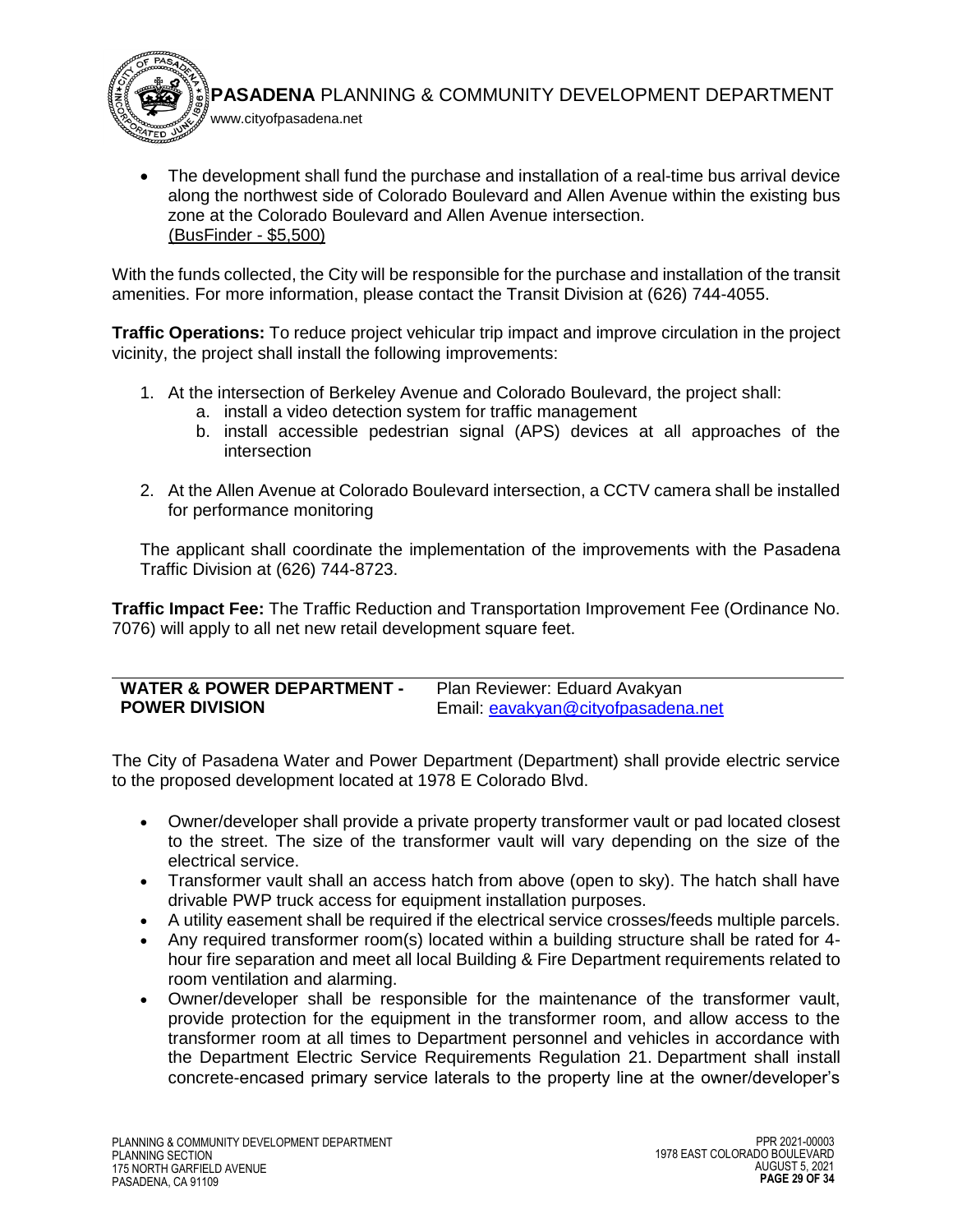

expense. The number and location of the service laterals varies according to the size of the electrical service.

- Owner/developer shall pick-up new primary service laterals at the property line and install concrete-encased conduits to the transformer vault within the development area. The number and location of the conduits varies according to the size of the electrical service. If there are no conduits available in the street, new conduits will be installed at the owner's expense.
- Owner/developer shall install transformer service equipment, and secondary service conduits within the development area.
- Department shall install electrical service transformers, cables, and electric meters.

www.cityofpasadena.net

- All Department installation costs shall be paid by the customer and are included in the cost.
- Owner/developer must identify and notify the Department of any conflict with existing overhead lines / poles and maintain existing ingress / egress access for overhead lines / poles. Proper clearances between the proposed structure and overhead lines / poles must be maintained.
- Owner/developer must identify and notify the Department if there is any underground electrical conduit and transformer vault within the proposed development area in conflict with the construction.
- Owner/developer installed distributed generation resources that will be interconnected to the Pasadena Electric Distribution System shall be installed in accordance with the Department Distributed Generation Interconnection Requirements Regulation 23. In addition, all customer installed solar photovoltaic (PV) resources shall meet all of the requirements of both the local Building & Fire Department and the Pasadena Solar Initiative Program.
- 1. In order to determine the specific requirements of the electrical service for this project, the following items will need to be included in the Submittal Drawing Set (2 sets of electrical plans required): service size & voltage, main service disconnect, scaled site plan, elevation plan, proposed transformer room location, electrical meter / panel location, single-line diagram, load calculations, and proposed construction schedule.
- 2. Total estimated cost for providing electric service to this development will depend on service size and the extent of civil work required in the public right of way. A cost estimate shall be provided to the owner/developer after the Submittal Drawing Set has been provided to the Department. The Department estimate and comments are valid for ninety (90) days.
- 3. All comments are preliminary and are based on the limited description provided. Please arrange a meeting with Electric Service Planning personnel for further information and detailed requirements at (626)744-4495.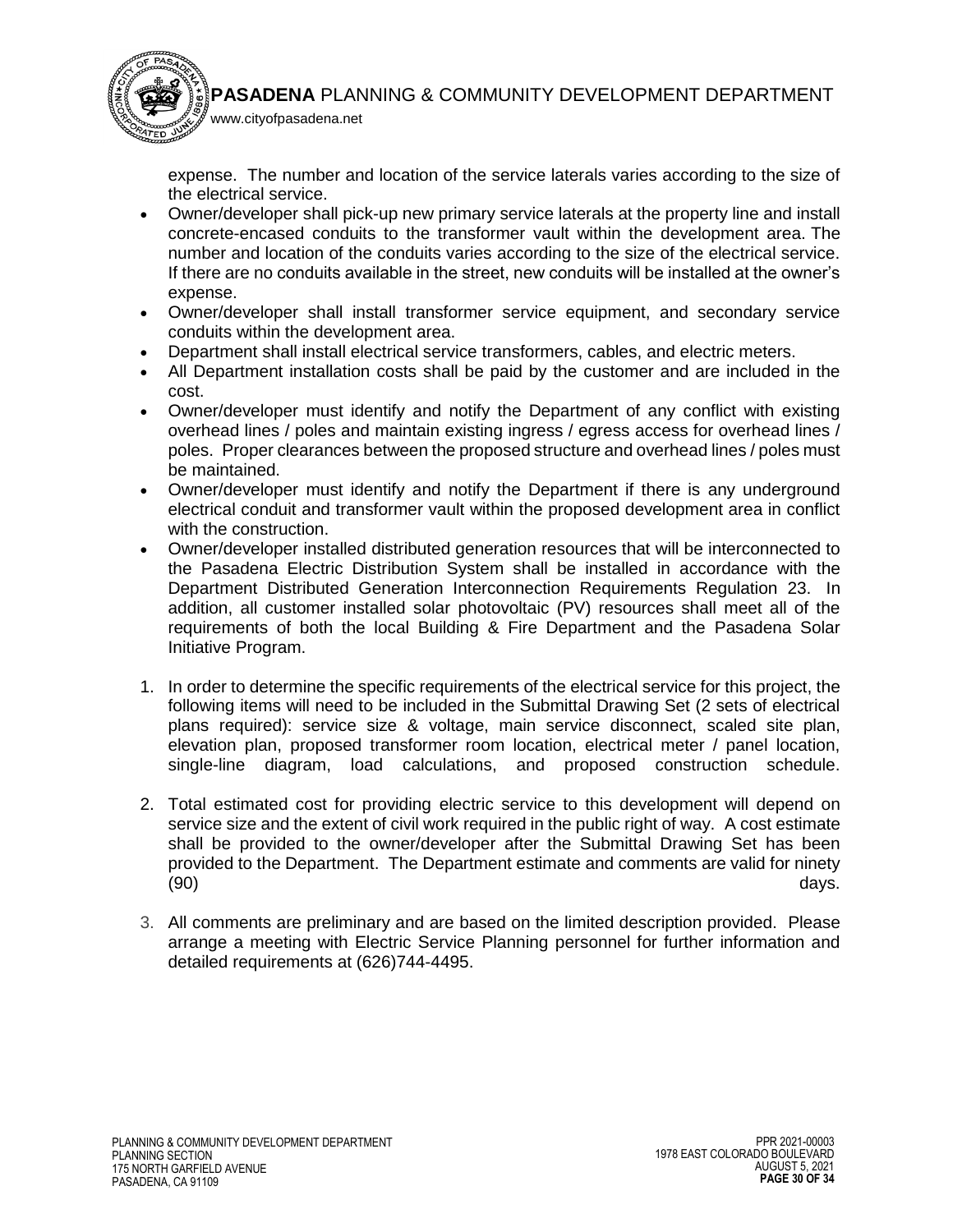www.cityofpasadena.net

# <span id="page-30-0"></span>**WATER & POWER DEPARTMENT - WATER SERVICES - ENGINEERING**

Plan Reviewer: Natalie Ouwersloot Phone: (626) 744-7011 Email: [nouwersloot@cityofpasadena.net](mailto:nouwersloot@cityofpasadena.net)

# **Water Mains:**

Pasadena Water and Power (PWP), Water Division can serve water to this project. The following water mains serve the property:

- 24-inch cast iron water main in Colorado Boulevard installed under Work Order 2508 in 1930. This water main is located approximately 19 feet north of the south property line of Colorado Boulevard.
- 8-inch ductile iron water main in Berkeley Avenue installed under Work Order 2723 in 2007. This water main is located approximately 15 feet east of the west property line of Berkeley Avenue.

6-inch cast iron water main in Greenwood Avenue installed under Work Order 3580 in 1940. This water main is located approximately 19 feet east of the west property line of Greenwood Avenue.

# **Moratoriums:**

Verify with Public Works Department regarding any street construction moratorium affecting this project.

# **Water Pressure:**

The approximate water pressure at this site is 75 - 80 psi.

# **Water Service:**

PWP records reflect that there are two water services serving this property:

 2-inch domestic brass service (#3170) from Colorado Boulevard installed in 1978. 6-inch fire service (#47088) from Berkeley Avenue installed in 2007.

Any change in water service will be reviewed when the building plans are submitted. Any change in service will be installed at actual cost and paid for by the owner/developer. All service pipes shall be of suitable capacity as determined by applicable plumbing and fire codes. The minimum sized service installed by PWP is 1-inch.

Additionally, if it is determined that a water main must be upgraded due to size, age, pressure deficiencies, and/or the integrity of the existing water main; the upgrade will be paid for by the owner/developer. A deposit will be requested for the water main design and a cost estimate will be provided to the owner/developer for the new water service installations, main design, and main construction. The owner/developer must be aware that the design of a new water main will take 3 to 4 months after the initial deposit is made by the owner/developer. Also, an additional 4 to 6 months will be needed for the construction of the water main after the balance of the estimate is paid in full by the owner/developer. The design and construction estimated time depends on the size and length of the water main and other mains in the queue. For this reason, it is imperative that the initial deposit be submitted promptly.

# **Water Division Requirements:**

 Water lines are not permitted to cross lot lines to serve adjoining lots without a utility easement; the Pasadena Water Division shall approve all proposed easements.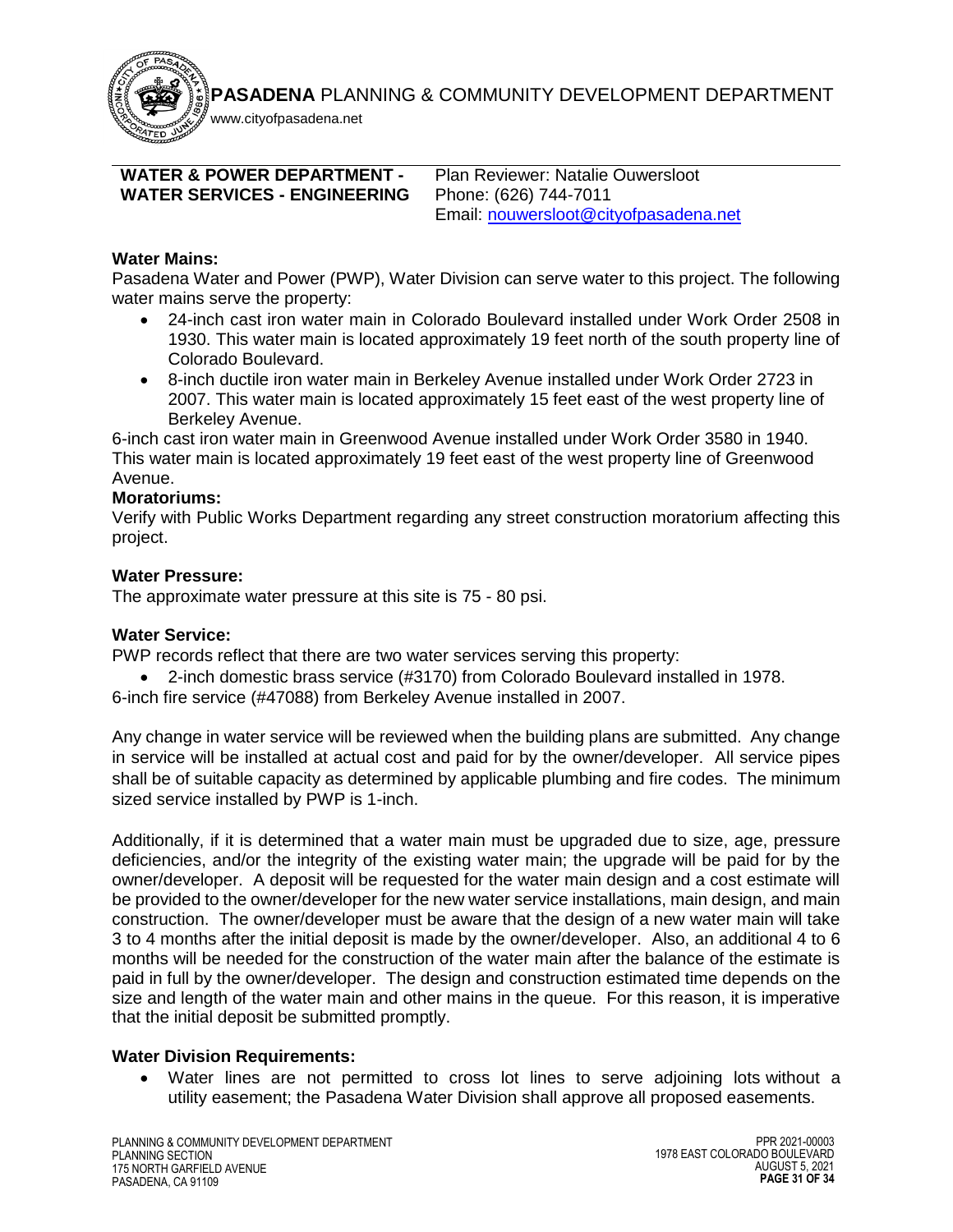www.cityofpasadena.net

- The Water Division will install the service tap, lateral, water meter and designate the distribution main and service tap.
- All services not in use must be abandoned at the distribution main at the applicable rate.

For subdivided lots with one unit behind the existing, show easement documentation and assessor parcel map showing the subdivision.

# **Cross Connection Requirements for Domestic Services:**

- All city cross-connection prevention policies must be adhered to. The developer is required to provide back-flow protection at all connections whereby the plan arrangement or configuration could potentially contaminate the domestic water system.
- There shall be no taps between the meter and the backflow assembly.
- The owner/developer shall provide and install an approved double check valve backflow prevention assembly at each water service if more than one water service serves property. The location of the back-flow prevention assembly shall be above ground within 20-feet of the property line.
- The property owner is responsible for the back-flow prevention assembly. The assembly will be registered and require an annual test certification. All manufacturer warranties shall be transferred upon installation and certification to the property owner.
- The owner/developer is responsible for certifying and testing the assembly after installation by a person that possesses a current and valid license, and must be certified by the County of Los Angeles Department of Health Services.
- The owner/developer shall submit the results of the test to the Water Utility Service Section for approval. Upon approval, the City will maintain domestic water to the property and will automatically register the assembly.
- Water system protection is at the jurisdiction of PWP and internal backflow prevention devices will be monitored by the Pasadena Public Health Department.
- All water services shall be protected from cross connections by means of approved backflow prevention techniques and assemblies.

An administrative fee of \$180.94 will be charged for each backflow prevention assembly installed.

# **Cross Connection Requirements for Fire Service:**

- The fire service requires a detector meter and back-flow prevention assembly.
- The assembly shall be located in a readily accessible location for meter reading, test and maintenance.
- All fire sprinkler systems require installation of an approved double check valve backflow prevention assembly at the sprinkler lateral off the domestic system.
- Contract service other than PWP, providing the backflow prevention assembly shall contact the Water Utility Services Section to verify assembly approval or contact the University of Southern California foundation for Cross Connection Control and Hydraulic Research for an approve list of assemblies.
- All manufacturer warranties shall be transferred upon installation and certification to the property owner. The property owner shall assume ownership of the back-flow prevention assembly. The assembly will be registered and require an annual test certification.
- If PWP is to provide DCDA for fire service, PWP will install Wilkins, model 450 DA.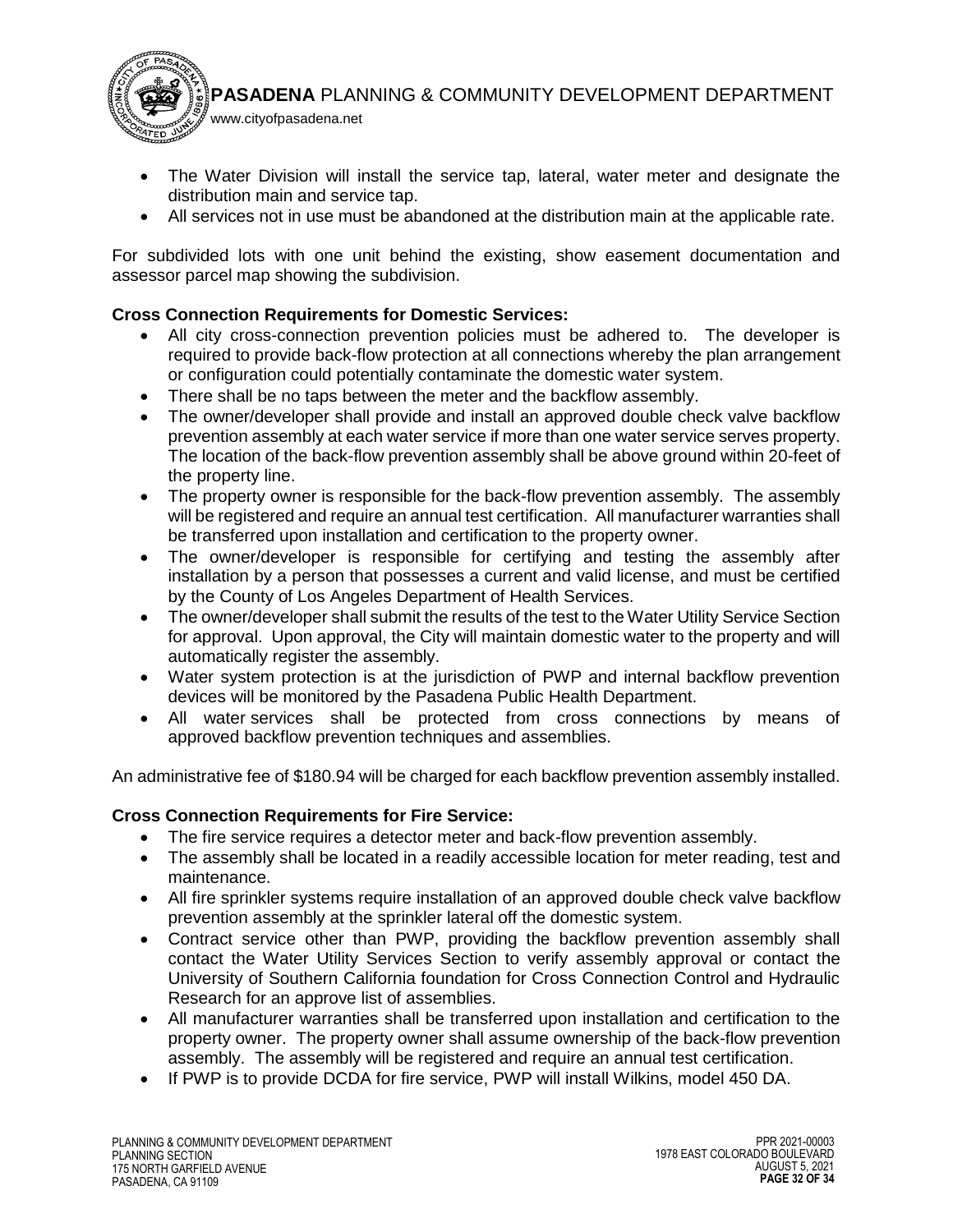

Choose from one of the below listed options and incorporate into the fire sprinkler plans.

# **Option 1:**

*Detector meter located on double check detector check assembly* (DCDA) outside the structure on private property.

- The Water Division will install the service tap, lateral, DCDA (optional Wilkins, models 350 DA or 450 DA) and designate the distribution main and service tap.
- The location of the back-flow prevention assembly shall be a minimum of 12-inches above grade within 10-feet of the property line, on private property. Reference Water Division Plan Check for certification and registration.

# **Option 2:**

*Detector meter located in a vault* within the public right of way with a double check valve backflow prevention assembly (DCA) provided and installed inside or outside the building by the owner/developer.

 The Water Division will install the service tap, lateral, detector water meter and designate the distribution main and service tap.

The location of the back-flow prevention assembly shall be a minimum of 12-inches above grade within 20-feet of the property line on private property. Reference Water Division Plan Check for certification and registration.

## **All Other Cross Connection Requirements:**

The owner/developer is also responsible for additional cross connection requirements for irrigation system, swimming pool and/or spa, boiler / chilled water / cooling tower (using chemical additives), domestic water line at makeup to carbonation system, sewage ejector, decorative water fountain, and makeup water to reverse osmosis filtration equipment.

# **Fire Flow and Fire Hydrants:**

The Pasadena Fire Department (PFD) has jurisdiction and establishes the requirements for fire protection within the City of Pasadena. PFD must be consulted in this regard. Any cost incidental to providing adequate fire protection for the project must be paid for by the owner/developer.

There are two fire hydrants in close proximity to the project site.

- Fire hydrant 917-11 is located on the southwest corner of Colorado Boulevard and Greenwood Avenue.
- Fire hydrant 917-4 is located on the southwest corner of Colorado Boulevard and Berkeley Avenue.

There are no current fire flow tests available for these hydrants. If you would like to request a fire flow test, please contact Linette Vasquez at (626) 744-7064.